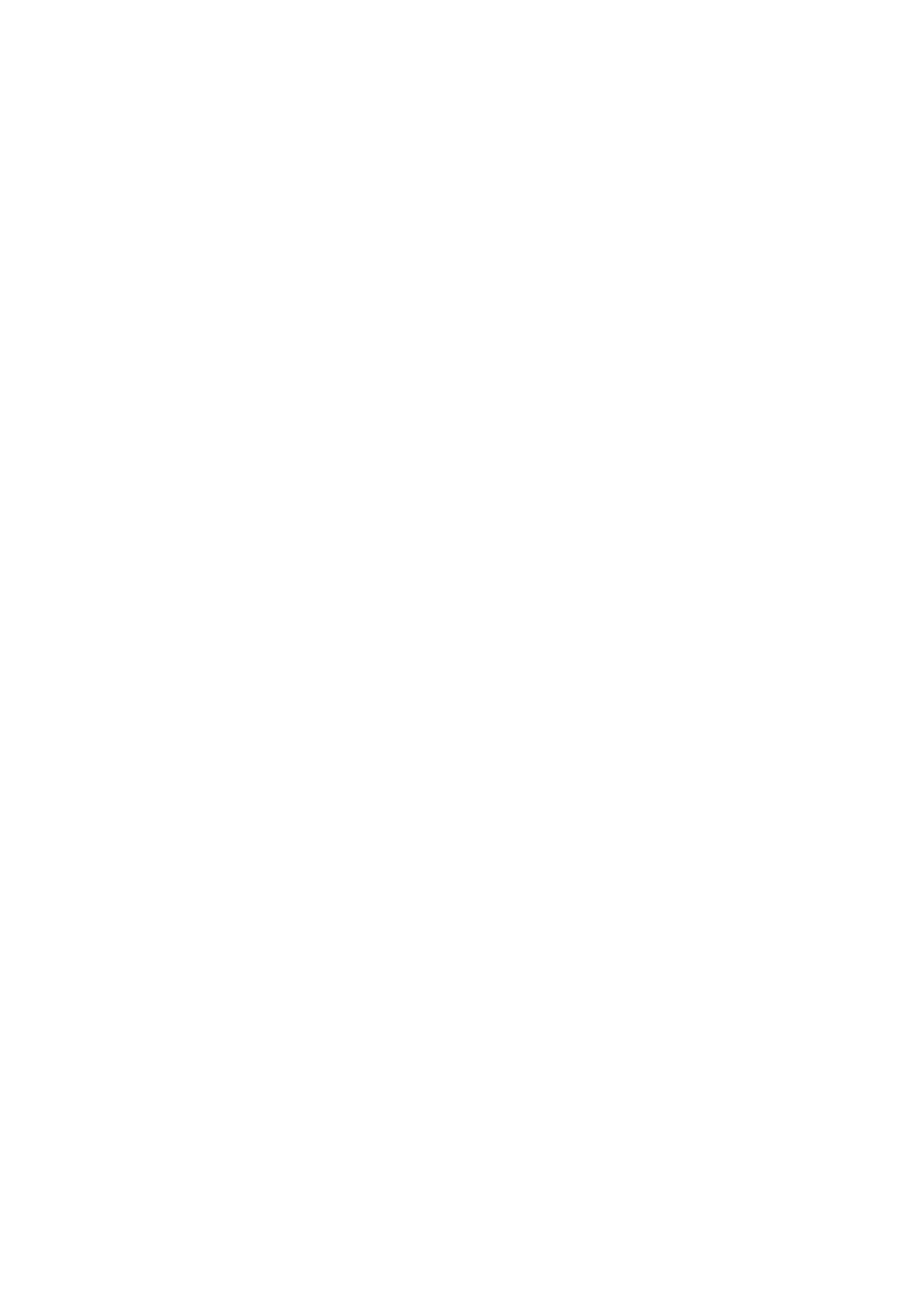## Atatürk Üniversitesi• Atatürk University Türkiyat Araştırmaları Enstitüsü Dergisi • Journal of Turkish Researches Institute TAED-71, 2021.491- 510

# ANA HATLARIYLA ESKİ ÇAĞ ANADOLU DEVLETLERINDE ASKER TEMINI OUTLINES OF RECRUITMENT IN ANCIENT ANATOLIAN STATES

## **MURAT KILIC**

## **Öz**

Eski Çağ'da Anadolu coğrafyasının tarihini şekillendiren birçok devlet kurulmuştur. Bu devletlerin öncelikli amaçları kuruldukları coğrafyada egemenliklerini sağlamlaştırmak, sonrasında ise dönemin ekonomik ve ticari merkezlerini ele geçirmektir. Bu hedefi gerçekleştirebilmek için savaşmaya, savaşmak için de insan gücüne yani asker kaynaklarına ihtiyaç duymuşlardır. Fakat bölgenin nüfus potansiyelinin düşük olması nedeniyle, Anadolu için asker temini noktasında bazı kronik sorunlar mevcuttur. Anadolu devletleri, ellerindeki sınırlı insan gücünü mümkün olduğunca verimli bir şekilde kullanarak bu sorunu aşmaya çalışmıştır. Anadolu devletlerinin ihtiyaç duyduğu askerî gücü temin ettiği ilk yer kendi halkıdır. Bununla birlikte sınırların genişlemesiyle müttefiklerden de yardım alınmakta ve bağlı olan devletlerin yani vassalların insan gücünden de yararlanılmaktadır. Anadolu devletlerinin en güçlü oldukları dönemde uyguladığı en kompleks yöntem ise yenilen devletlerin halkının topraklarından sürülerek ülke içinde uygun yerlere iskân ettirilmesidir. Anadolu devletleri, asker teminini sistematik bir hâle getirmeye çalışmış ve bunun için uzun vadeli bir siyaset izlemiştir. Bu çalışmada Anadolu devletlerinin sınırlı insan gücünden nasıl güçlü ordular çıkarabildiği sorusunun cevabı ana hatlarıyla verilmeye çalışılmıştır.

**Anahtar Kelimeler**: Asker temini, Anadolu devletleri, Hititler, Urartular, Eski Çağ.

#### **Abstract**

In the Ancient Age, many states established in Anatolian geography shaped its history. The primary political purpose of states that established in Anatolia is to consolidate their sovereignty in the Anatolia where they were established and then aim to capture economic and commercial centers of the period. To achieve this goal, war becomes necessary, and war requires human power, in other words, military recruitment. However, due to the low population potential of the region, there are some chronic problems recruiting soldiers in Anatolia. However, Anatolian states tried to overcome this problem by using their limited manpower as efficiently as possible. The first place where Anatolian states provide the recruitment sources their own people. As the states' borders expand, it receives assistance from allies, and then the manpower of the affiliated states, namely vassals, is used. The method applied by the Anatolian states when they were at their strongest period and the most complex one was the expulsion of the people of the defeated states from their lands, and transfer them to a suitable place in the own country and resettlement. Anatolian states tried to systematize the supply of soldiers and pursued a long-term policy for this. This study tried to the answer the question of the methods that Anatolian states succeeded in generating strong armies from their limited manpower with the general outline.

**Key Words**: Recruitment, Anatolian states, Hittites, Urartians, Ancient Age.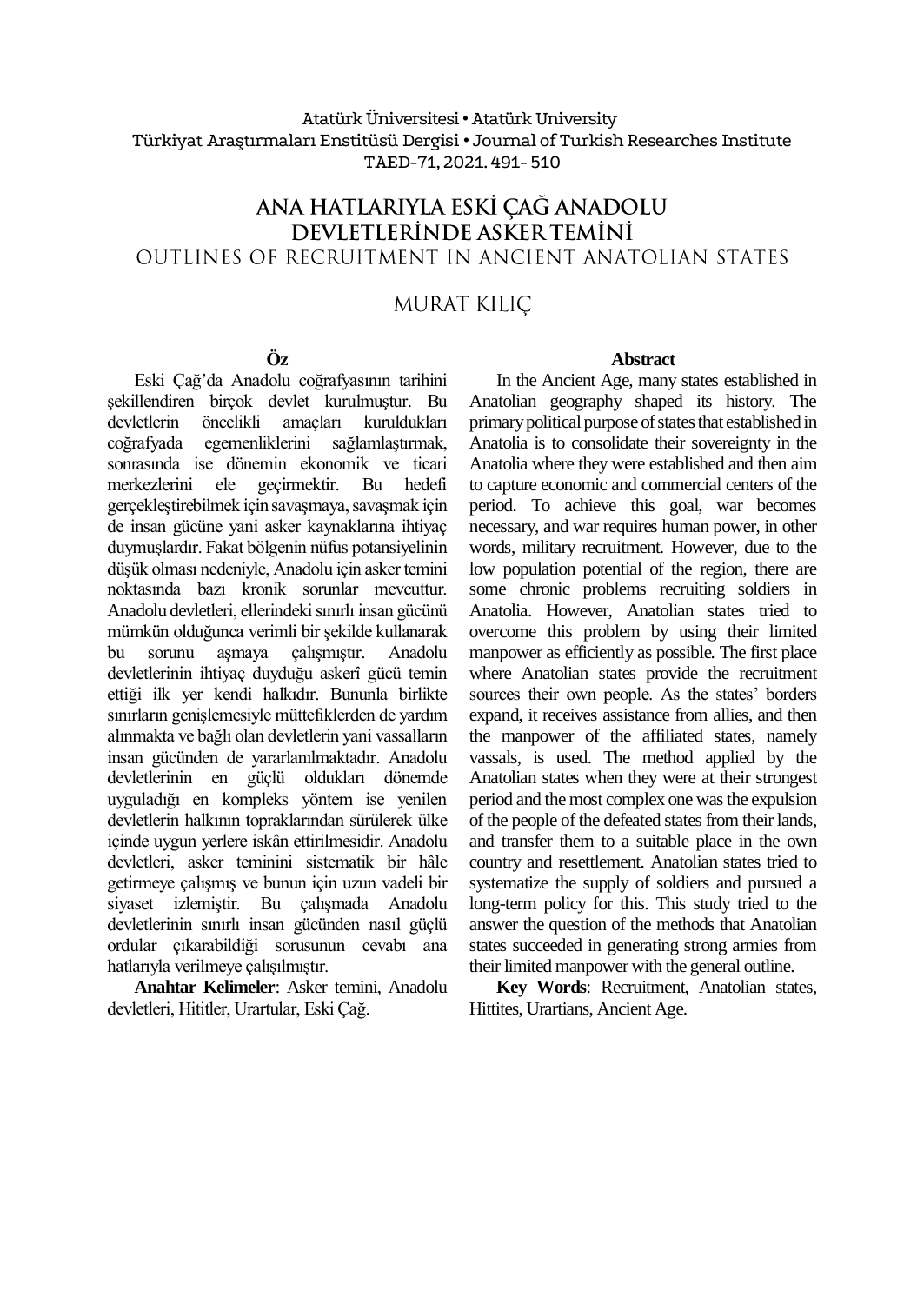#### *Structured Abstract*

*In the Ancient Age, the most important fact that determines the fate of states is war, and the peoples determine the fate of wars. Ancient states' dependence on manpower was more than the needs of today's states due to lack of industrialization and machines. Manpower, which is an important part of social life, appears more clearly and cannot be ignored, especially when it comes to war. The need for manpower is a problem that constantly keeps the states busy especially in regions with the low density of population and low urbanization regions such as Anatolia. Also, since Anatolian states cannot take the risk of being dependent on only one human resource, they have to devise more than one method. These methods vary according to the states, their geography, and the economic conditions of the states.*

*Anatolian states tried to systematize soldier recruitment due to the demographic inadequacy of the region. Even in the periods when states were the strongest and when the soldier need was relatively low, the recruitment to the military never took a back seat, on the contrary, it*  is seen that the recruitment gains momentum in the state's strongest periods. In this situation, it *is known that the Anatolian states are very well aware of this weakness and always endeavor to eliminate this weakness.*

*The first place where armies provided soldiers in ancient Anatolia is their own people. Whether they live in the city or as a tribe, they unite in time of danger and stand up against the enemy. It is known that the method of donating the income of the land to the landlord for the recruitment of soldiers was applied in the Hittites and Urartians. One of the most important duties of the landlords is to ensure the security of the region and to provide soldiers to the king's army. By applying this management method, kings ensured that they have a strong and well-trained army without spending money from the state budget.*

*The armies formed by the confederations are extremely important for Anatolian states such as the Urartians and Phrygians and tribes provide the necessary military power for the continuation and development of the state. The armies formed by this confederation can be cited as an example of the 23 kings of Nairi, who united against Assyria. But confederate armies are generally seen in societies with less developed statehood. States that inherited the military heritage of the previous state, such as the Hittites, have a better organization and a centralized army. However, the military support provided by the tribes that contributed to the confederation is of vital importance in the establishment of the state.*

*The auxiliary troops that states take from their own people when they need it had an extremely important place in terms of military recruitment. The people who contributed to the military power in the Hittites were exempted from some taxes and forced labor. We do not have information about other states due to documents are insufficient. But the number of soldiers given exaggerated numbers by Urartian King II. Sarduri can be interpret as Urartians may have a similar system.*

*As borders widen, Anatolian states develop relations with the surrounding states, cities or tribes and alliances are formed. Especially in the Hittites, where written documents were abundant, it is seen that the Hittites demanded soldiers from the cities with which it made agreements. Thus, soldiers are provided by using the manpower in the environment for their army.*

*One of the most important recruitment resources of the Anatolian states is those who were transported peoples. This policy was implemented by the Hittites and Urartians. Men who had warrior potential, as well as women and young men, are brought from the defeated states. Thus, both unmanned areas contribute to the states' economy and a new military resource was created for the state. However, to apply this system, the state must have great economic power, wide borders, a good administrative system and a strong army. When the expansion of the Anatolian states stops, there is no chance to continue this policy.*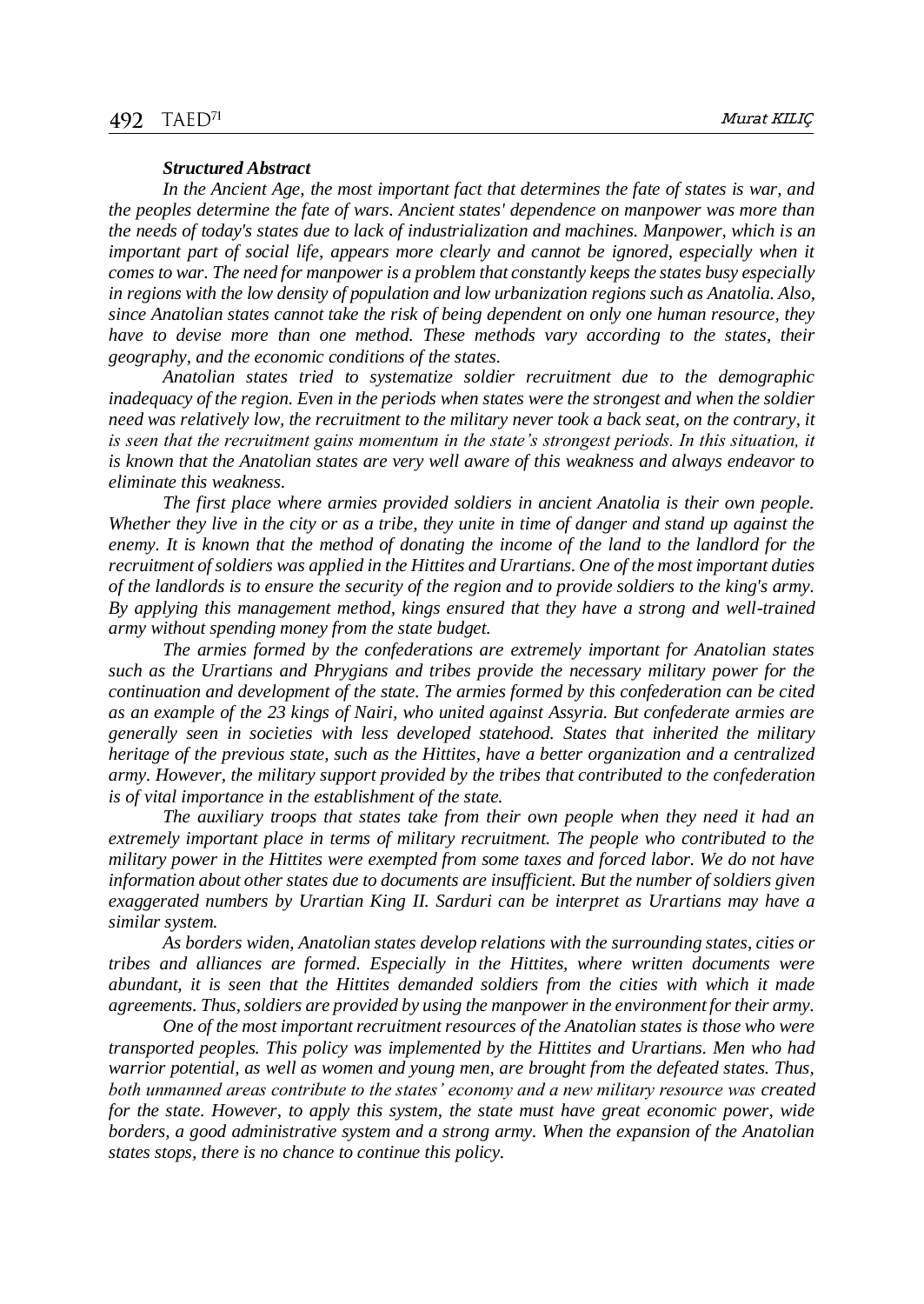*One of the methods used by the Anatolian states for recruitment during the crisis period is to establish alliances with the stronger state and seek help from them. Phrygians, Lydians even Urartians tried to form an alliance with Assyria, their greatest enemy in the region, and to gain Assyrian military support.*

*Mercenaries are one of the recruitment methods used by the Anatolian states. The recruitment of mercenaries is seen in almost all states established in Anatolia, but the need and importance in the army vary according to the state's situation. For example, mercenaries called Hapiru in the Hittite states help the army, as a support unit. However, in the Lydian state, mercenaries become the main element of the state's army. At Pteria, Croesus retreated to Sardis in order to increase his mercenary support and await the next season, and then he was defeated. This shows that Lydia lacked the potential of manpower to fight the Persians without mercenaries. On the other hand, the position and importance of mercenaries vary depending on the available human resource and military power of the state.*

## **Giriş**

Savaşlar Eski Çağ'da devletlerin kaderini belirleyen en önemli olgu olmakla birlikte savaşların kaderini belirleyen ise insanlardır. Bu savaşlardaki insan etkisi tarihi çalışmalarda genel olarak stratejiyi üreten ve uygulayan liderler ile sınırlı kalmaktadır. Ancak savaşlar ve zaferlerin arkasındaki liderler kadar onlarla birlikte savaşan askerlerin de rolü oldukça büyüktür. Öte taraftan orduları oluşturmak için asker temini, devletlerin çözmesi gereken en büyük sorunların başında gelmektedir. Bu çalışmada Anadolu devletlerinin kendileri için savaşacak askerleri nasıl ve hangi yöntemler ile temin ettikleri sorusuna cevap aranmıştır.

Eski Çağ devletlerinin insan gücüne olan bağımlılığı, sanayileşme ve makineleşmenin olmaması nedeniyle bugünkü devletlerin ihtiyacından daha fazlaydı. Hayatın ayrılmaz bir parçası olan insan gücü, özellikle savaş söz konusu olduğunda daha belirgin ve göz ardı edilemeyecek bir şekilde ortaya çıkmaktadır. İnsan gücü ihtiyacı, Anadolu gibi nüfusun seyrek, şehirleşmenin az olduğu bölgelerde kurulmuş devletleri sürekli olarak meşgul eden bir sorundur. Ayrıca Anadolu devletleri sadece bir insan kaynağına bağımlı kalmak gibi bir riski göze alamadıkları için, birden fazla metot uygulamak durumundaydı. Nitekim bu metotlar devletlerin coğrafî ve ekonomik şartlarına göre değişkenlik göstermekte ve bu sayede politik hedefler gerçekleştirilebilmektedir.

Eski Çağ Anadolu devletlerinin genel politikası, önce Anadolu'daki egemenlik alanlarını sağlama almak, ardından zenginlik ve güç merkezlerini ele geçirmektir. Fakat bu politika bazı sorunları da beraberinde getirmiştir. Bu güç ve zenginlik merkezlerinden biri olan Mezopotamya ile Anadolu arasındaki devasa demografik fark, bu sorunların en dikkat çekenidir. Bu demografik farklılığı ortaya koymak için Hattuşa ile Babil kıyaslanabilir. Hattuşa'nın nüfusu, en gelişmiş döneminde dahi 9.000-15.000 arasındayken (Bryce, 2019: 217), Babil'in nüfusunun Hammurabi döneminde 300.000 civarında olduğu tahmin edilmektedir(Ades ve Glaeser, 1994: 28). Bu durum, Anadolu devletlerinin asker kayıplarını kolaylıkla telafi edemeyeceğini ve uygun bir çözüm bulamadıkları takdirde bölgede hâkimiyet kuramayacakları veya hâkimiyetlerini devam ettiremeyecekleri anlamlarına gelmektedir.

Anadolu devletleri, sadece gelişmek için değil, savunma stratejisi yani devletin yaşamının devamı için de büyük bir insan gücüne ihtiyaç duymaktaydı. Nitekim sadece savaşa sürecek asker bulmak yeterli olmamakta; savaşa gidenlerin geride bıraktığı güvenlik zafiyetinin de önüne geçmek gerekmektedir. Bu noktada Eski Çağ'da Anadolu devletleri için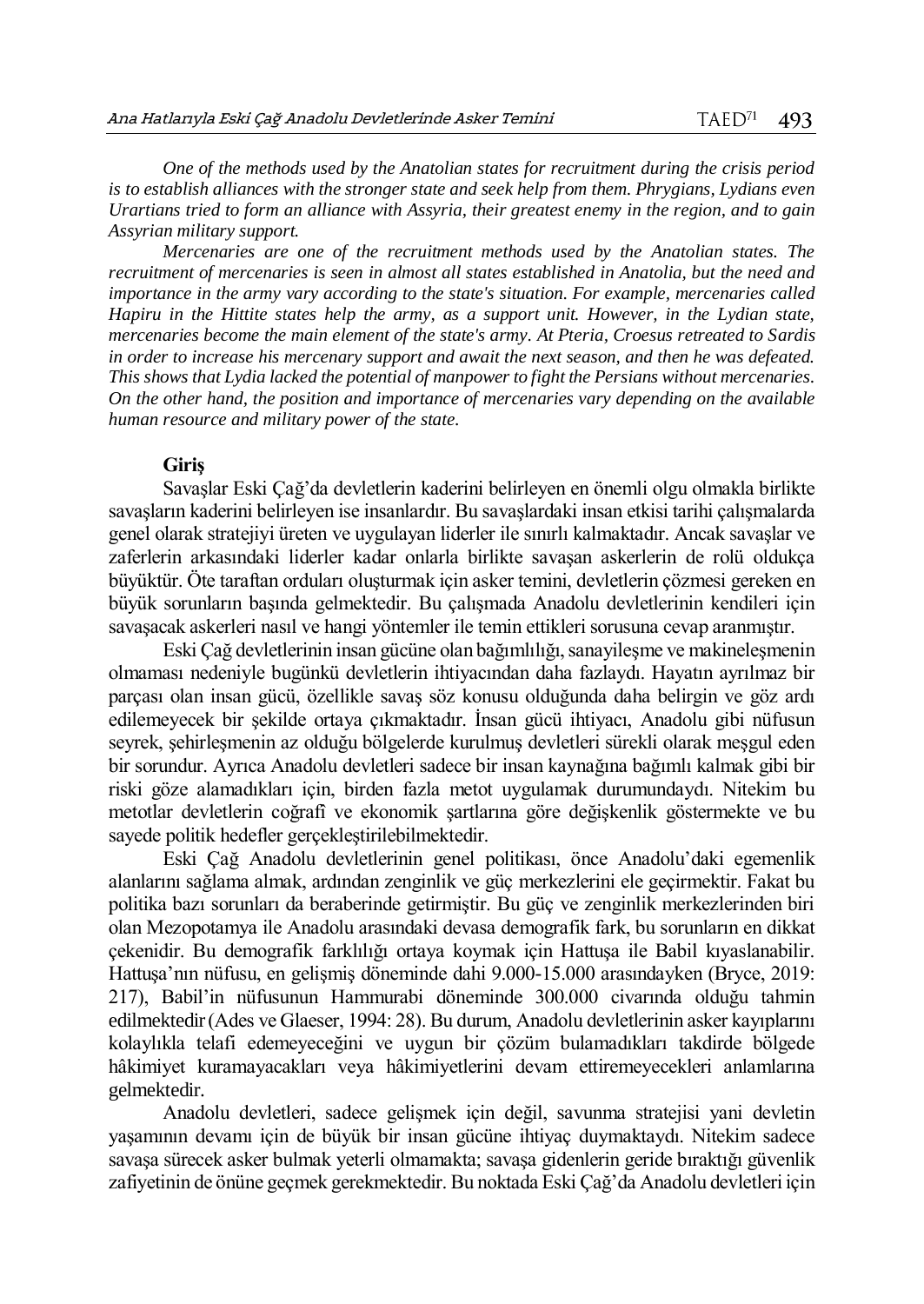ilk tehlike olarak, Eski Çağ'da Anadolu'nun siyasi ve demografik görünümünü etkileyen göçler gelir. Hititler, Urartular ve Frigler gibi büyük devletler kuran topluluklar Anadolu'ya göçlerle gelmiş ve göçler sonucunda da yıkılmıştır. Bu bakımdan Anadolu devletlerinde savunma, geri plana atılabilecek bir mevzu değildir ve Anadolu devletlerinin, durumun gayet farkında oldukları ve en güçlü zamanlarında bile savunmayı ihmal etmedikleri görülmektedir.

Anadolu devletleri, büyük miktarda nüfusu bir araya toplamaya çalışırken, demografi üzerinde olumsuz etkileri olan bazı faktörler bu emekleri riske atmıştır. Bu faktörlerin başında doğal afetler, kıtlık, bulaşıcı hastalıklar gelirken demografik değişimlerde savaşlar da önemli bir rol oynamaktadır. Sadece savaşta ölenler değil, işgal edilen bölgelerdeki insanların köleleştirilmesi veya sürgün edilmesi de demografik planlamayı çökertmektedir (Bryce, 2012: 1). Anadolu devletlerinin yukarıda ifade edilen dezavantajlı demografik durumu, onları önemli hedeflerinden olan Mezopotamya gibi ekonomik ve ticari merkezlere hâkim olma politikalarından vazgeçirmemiş; aksine son derece yaratıcı çözümler üreterek onları Mezopotamya hâkimiyeti için rekabete dâhil etmiştir. Anadolu devletleri hem iç isyanlarla hem Anadolu hem de Mezopotamya'nın hâkimiyeti için dış devletlerle mücadele etmek durumunda kalmıştır. Anadolu devletleri için insan gücü temin etmek ve devamlılığını sağlamak hem ekonomik hem de askerî açıdan hayatî bir öneme sahiptir. Nitekim devlet ne kadar güçlü olursa olsun, galibiyette bile ciddi sayıda asker kaybı yaşamıştır. Bu nedenle sürekli, sistemli ve risksiz asker temini sistemi kurulması gerekmekteydi.

## **1. Hititlerde Asker Temini**

İnsan gücü açısından büyük bir handikaba sahip olmalarına rağmen Hititler, Çanakkale'den Kadeş'e kadar büyük bir bölgeyi hâkimiyetleri altında tutmayı başarmıştır. Geniş coğrafyalara hâkim olmak ve buraları elde tutmak, şüphesiz büyük savaşları, büyük savaşlar ise büyük miktarda insan gücünü gerektirmektedir. Nitekim Hititlerin, tarihleri boyunca askerî açıdan yaşadıkları en büyük sorun insan gücü ve asker teminidir (Bryce, 2019: 31). Asker eksikliği Hititleri iki farklı açıdan olumsuz etkilemektedir. İlki, asker yetersizliğinden dolayı sahip olduğu askerlerin büyük bir kısmını savaşa sürmek zorunluluğudur. Bu mecburiyet ise devletin savunma potansiyelini düşürerek ikinci bir problemi ortaya çıkarmaktadır. Zira Hitit tarihinde sıkça rastlandığı üzere kralın bir sefer düzenlediğinde askeri gücü başka bir yere nakletmesi nedeniyle devletin diğer bölgelerinde hâkimiyeti tehdit eden girişimler/isyanlar yaşanabilmekteydi. Bu da devletin, geride emniyeti sağlayacak yeterli asker bırakamamasından kaynaklanan güvenlik zafiyetini göstermektedir (Byrce ve Hook, 2007: 10).

Bu dezavantajı minimize etmek için Hititlerin uyguladığı asker temin yöntemleri, devletin uzun bir süre varlığını devam ettirebilmesini sağlamıştır. Bu noktada Hitit devletinde orduya asker sağlamak amacıyla uygulanan yöntemlerin birden fazla olduğunu ifade etmek gerekir. Bu metotlar Hitit başkentinde yaşayan profesyonel askerlerden kölelere, vassallardan göç ettirilen insanlara kadar geniş yelpazeyi kapsamaktadır.

Hitit askeri gücünü oluşturan en önemli kol profesyonel, yani merkezi ordudur (Beal, 1992; 37-55). Hititlerin Eski Krallık döneminde daimî/merkezi bir orduya sahip olup olmadığı hakkında kesin bir bilgi bulunmazken (Beal,1992: 51) daha sonraki dönemlerde Uku.uš ve Šarikuwa şeklinde adlandırılan merkezi bir ordunun kurulduğu bilinmektedir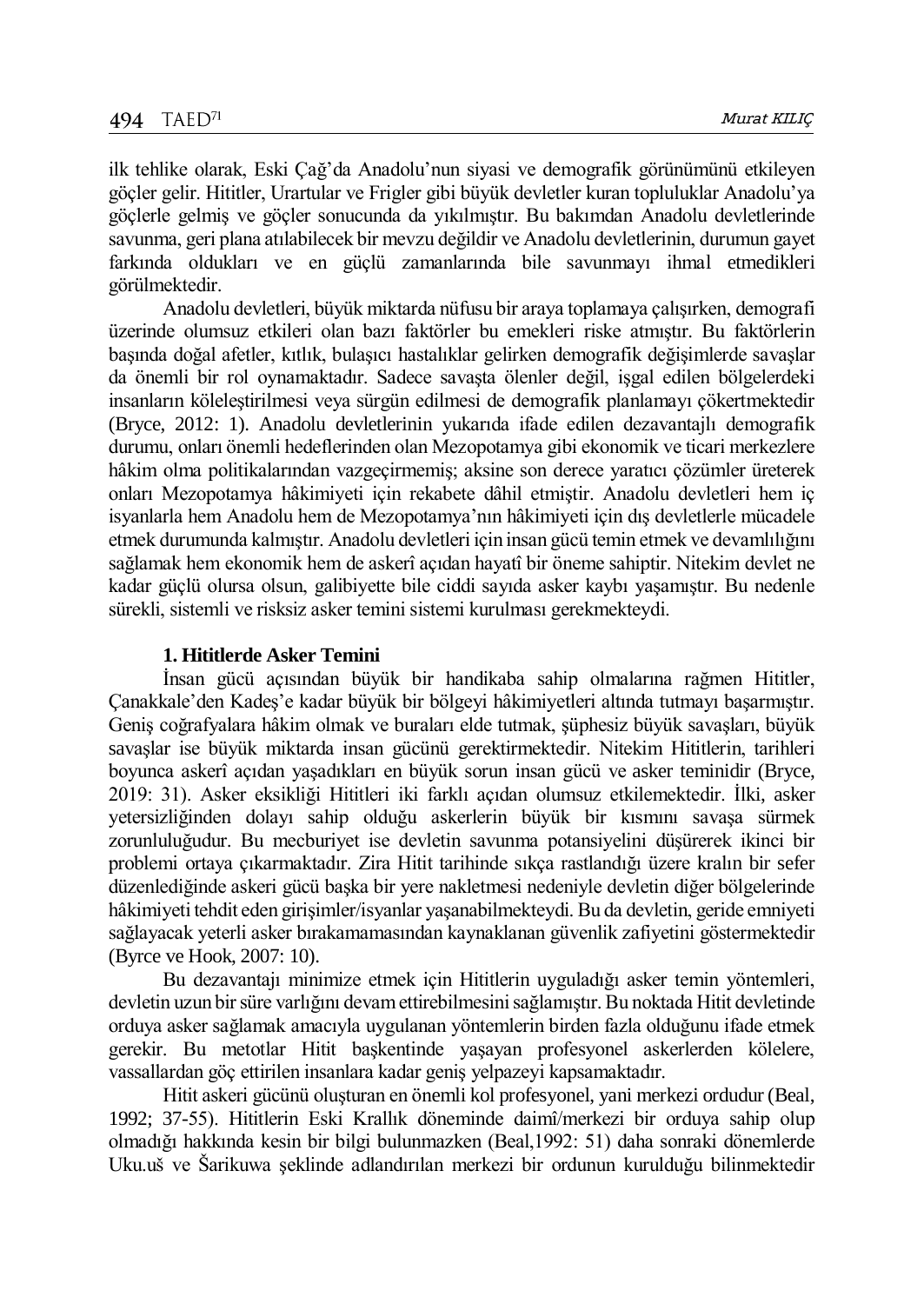(Beal, 1992: 51). Olası tehditlere karşı her daim hazırlıklı olması gereken Uku.uš ve Šarikuwa birimleri, asayişin sağlanmasının yanı sıra şehri savunma görevini de ifa etmekteydi. Askeri garnizonlarda toplu bir şekilde kalan askerler, savaş olmadığı vakitlerde ayrıca askeri ve idari binaların yapımında da çalıştırılmaktaydı. Yaz-kış fark etmeksizin görevlerinin başında olan Hitit ordusunun en temel birimini Šarikuwa'nın teşkil ettiği anlaşılmaktadır. Uku.uš biriminin ise Hitit kralı ile anlaşma yapan devletlerden, yarı bağımsız bölgelerden veya bağlı şehirlerden asker temin etmek suretiyle oluşturulduğu düşünülmektedir. Bu askerler köle olamazdı ve tamamının özgür bireylerden seçilmiş olması gerekirdi (Beal, 1992: 42-43). Merkezi ordudaki askerlerin bir kısmının da muhtemelen bir işe sahip olmak için askerlik işini meslek edinen Hitit devletinin tebaası kişilerden olduğu düşünülmektedir (Bryce ve Hook 2007: 11).

Maaş karşılığı kendilerine toprak verilen eyalet yöneticilerinin merkezi orduya sağladıkları askerler de bir diğer önemli kaynaktır. Tarih boyunca en sık rastlanan toprak yönetim metotlarından biri olan idari mevki sahibine arazi gelirinin bağışlanması usulünün Hititlerde de uygulandığı bilinmektedir (Gurney, 2001: 90; Yakar, 2007: 47). Bu arazilerin verildiği kişinin en önemli görevi bölgenin güvenliğini sağlamak ve kralın ordusuna asker temin etmekle mükelleftir (Reyhan, 2017: 80). Hititler bu yöntem ile hızlı ve merkezi bütçeden para ayırmaksızın güçlü ve iyi yetişmiş bir orduya sahip olabilmiştir (Beal, 1992: 55). Bu sayede devlet, kışın veya sefer olmadığı zaman asker besleme yükünden de kurtulmuş aynı zamanda ücret ödemeden kırsal kesimlerin güvenliğini sağlayacak bir birim ihdas etmiştir. Hitit krallarınca da desteklenen bu sistem, savaşa katılan yöneticilere zaferlerden elde edilen gelir ve esirlerden pay vererek hem asker sayısı hem de gelir artırılarak sistemin devamlılığını sağlamaya çalışmıştır (Bryce ve Hook 2007: 11).

Hitit ordusunun ana asker kaynaklarından bir diğeri ise hâkimiyet altına alınan şehir, bölge veya eyaletlerden temin edilen askerlerdir. Özellikle yeni hakimiyet altına alınan bölgelerden gelenler, geldikleri şehirden uzak yerlere gönderilmektedir. İšmirika halkının verdiği askerlerin Kizzuwatna ve Mitanni'ye yerleştirilmesi buna örnek verilebilir. Böylece muhtemel kaçışların veya mensubu oldukları toplulukların isyan etmesi durumunda onlarla doğrudan iletişim kurmalarının önüne geçilmiş olacaktır. Ayrıca bu askerlere kraliyet ailesine bağlı kalacaklarına dair yemin ettirilmekte ve bütün suçluları teslim etme sözü verdirilmektedir (Karauğuz, 2002: 66-69). Diğer taraftan Hitit ordusuna bir kere dâhil olunduğu zaman bunun geri dönüşü yoktur, kendisinin yerine başka birini bulmak veya para ile muaf tutulmak gibi bir durumun söz konusu olmadığı bilinmektedir (Bryce, 2019: 196).

Eyaletler ve şehirlerin temin etmesi gereken asker sayısı, yöneticilerle yapılan anlaşmalarda belirtilmiştir. Örneğin, İšmirika halkı yapılan anlaşmaya göre Hitit ordusuna 150 asker vermesi gerekiyordu. Daha sonra yapılan anlaşmada ise bu asker sayısı 60 olarak belirlenmiştir. Bu askerler, her koşulda kral ve ailesine bağlılık yemini ettikten sonra iç güvenliği sağlamakla görevlendirilmiştir (Beal, 1992: 79). Diğer taraftan anlaşmalarda belirtilen sayıda askerin gönderilmemesinin, II. Murşili'nin yıllıklarında görüldüğü gibi savaş sebebi olduğunu da vurgulamak gerekir (Beal, 2003: 84). Bu askerlerin bir kısım görevi, Hitit metinlerinde şu şekilde açıklanmıştır (Karauğuz, 2002: 67-68):

*Eğer ülkemde tek bir şehir, günah işlerse (ayaklanırsa), siz İšmirika halkı oraya giderseniz, o şehrin adamlarını öldürün. Majestesinin huzuruna NAM.RA'ları gönderin. Sığır ve koyunları siz [alın]. Fakat eğer şehirde tek bir*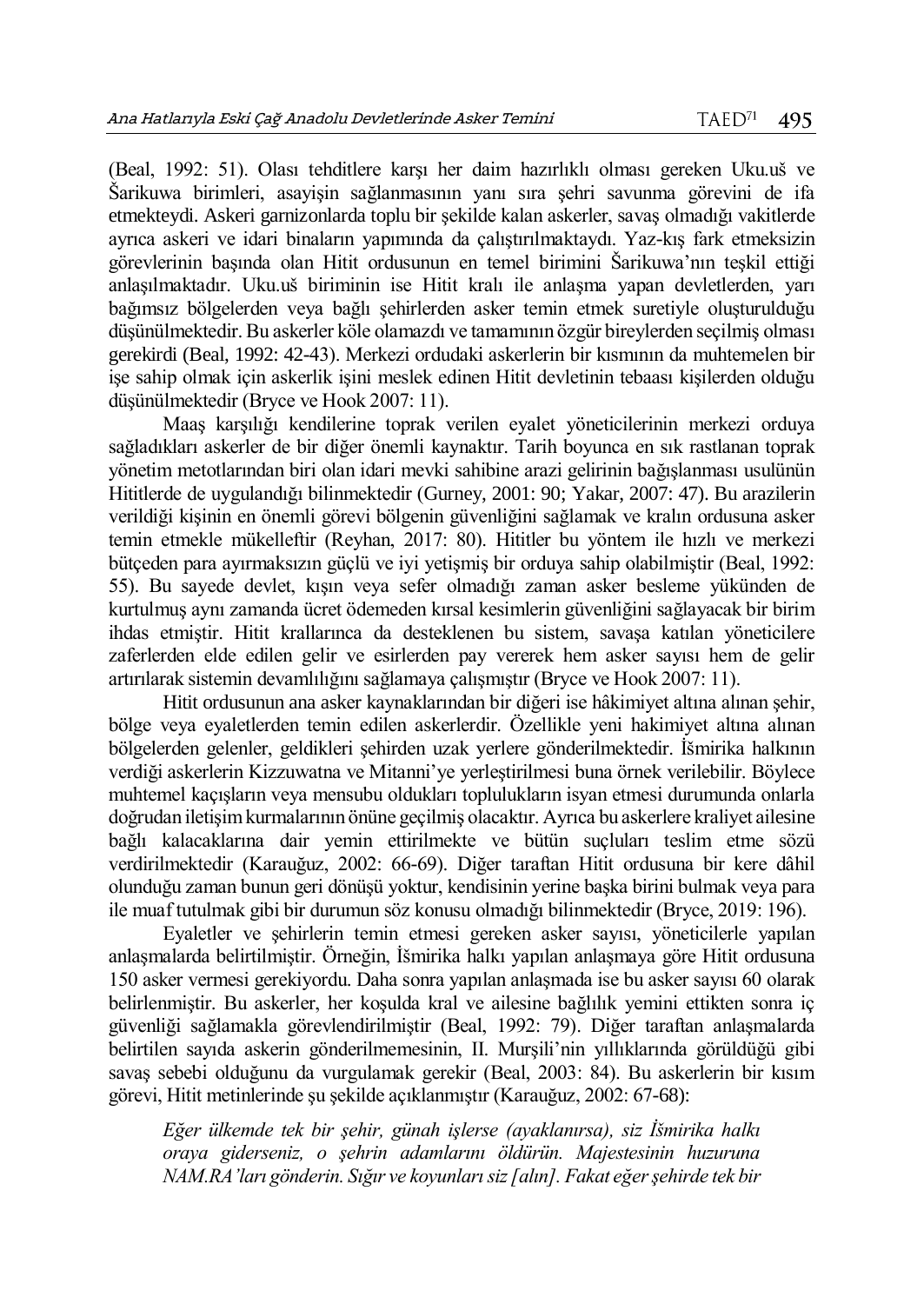*ev (aile) gü [nah işlerse], o ailenin erkekleri ölsün. [Köleleri gönderin. Sığır ve koyunları siz alın. Eğer] tek bir adam günah işlerse, [ölsün].*

Eyaletlerden temin edilen askerlere dair bir diğer önemli nokta ise hepsinin bir şehirde toplanmamasıdır. Gelen askerler, birkaç kişilik gruplara ayrılarak şehirlere yerleştirilmiş; böylece farklı etnik gruplar bir şehirde birleştirilerek Hitit karşıtı oluşum olasılığı en aza indirilmiş ve eldeki insan gücünün sadakati garanti altına alınmaya çalışılmıştır. Eyaletlerden getirilerek Hattuşa'da konumlandırılan askerlerin durumu ise diğerlerinden farklıdır. Bu askerlerden -muhtemelen Hitit topraklarında konuşulan farklı dillerin de etkisiyle- aynı dili konuşanlar bir araya getirilmiş ve birlikte eğitim verilmiştir. Böylece hem grup bilinci geliştirilmiş hem de birbirleriyle olan bağlarının güçlenmesi amaçlanmıştır (Bryce ve Hook 2007: 11).

Devletin kurduğu bu sistemin işleyişini daha iyi anlayabilmek için Hitit metinlerindeki örneklere bakmak gerekmektedir. "*Askeri Birliklerin Komutanının Yemini*" adlı metinde her bölge, şehir hatta daha küçük idari birimlerden alınan askerlerin komutanlarına, krala, kraliçeye ve prense bağlı olduklarına dair yemin ettirildiği görülmektedir. Hititlerin nispeten daha dar sınırlara sahip olduğu I. Arnuwanda döneminde oluşturulan aşağıdaki liste, işleyiş hakkında fikir vermektedir (Reyhan, 195-197):

*…Kuizzana kentinin askeri birliklerinin komutanı Wattaşşu Şaşana kentinin askeri birliklerinin komutanı Mannanniş Malliwatta kentinin askeri birliklerinin komutanı Pabbaş Şaiztawa kentinin askeri birliklerinin komutanı Hakku Gaggapaha kentinin askeri birliklerinin komutanı Nani Makarwanda kentinin askeri birliklerinin komutanı Tuttu Kuizna kentinin askeri birliklerinin komutanı Pişşa Gaggabaha kentinin askeri birliklerinin komutanı Atta, Ar-[ -t]ama kentinin askeri birliklerinin komutanı Andulu, Ş[aş]ana kentinin askeri birliklerinin komutanı Aşhapala, Ar [şa]şa kentinin askeri birliklerinin komutanı Pabba Zi [w]aşra kentinin askeri birliklerinin komutanı Mameta Ma[ll]ittama kentinin askeri birliklerinin komutanı Şarpa, T [a- ]-wiya kentinin askeri birliklerinin komutanı Nawiniya, Zinip- […] kentinin askeri birliklerinin komutanı Pallullu Kipazziya kentinin askeri birliklerinin komutanı […-i]ariya, Tuarpa kentinin askeri birliklerinin komutanı Nani, Takkişa kentinin askeri birliklerinin komutanı [x-a]tta, Zi [p-? ...] kentinin askeri birliklerinin komutanı Tutuili, Ukkueriya kentinin askeri birliklerinin komutanı Nana, Kazzilu kentinin askeri birliklerinin komutanı Ninna, Pu[kk]işşuwa kentinin askeri birliklerinin komutanı Zuliya, Kakarpa kentinin askeri birliklerinin komutanı […]-lulu, Zit [taş]şa kentinin askeri birliklerinin komutanı Zuliya, Wiştişa kentinin askeri birliklerinin komutanı Nani, [ ... -ş]a kentinin askeri birliklerinin komutanı Marakkui,*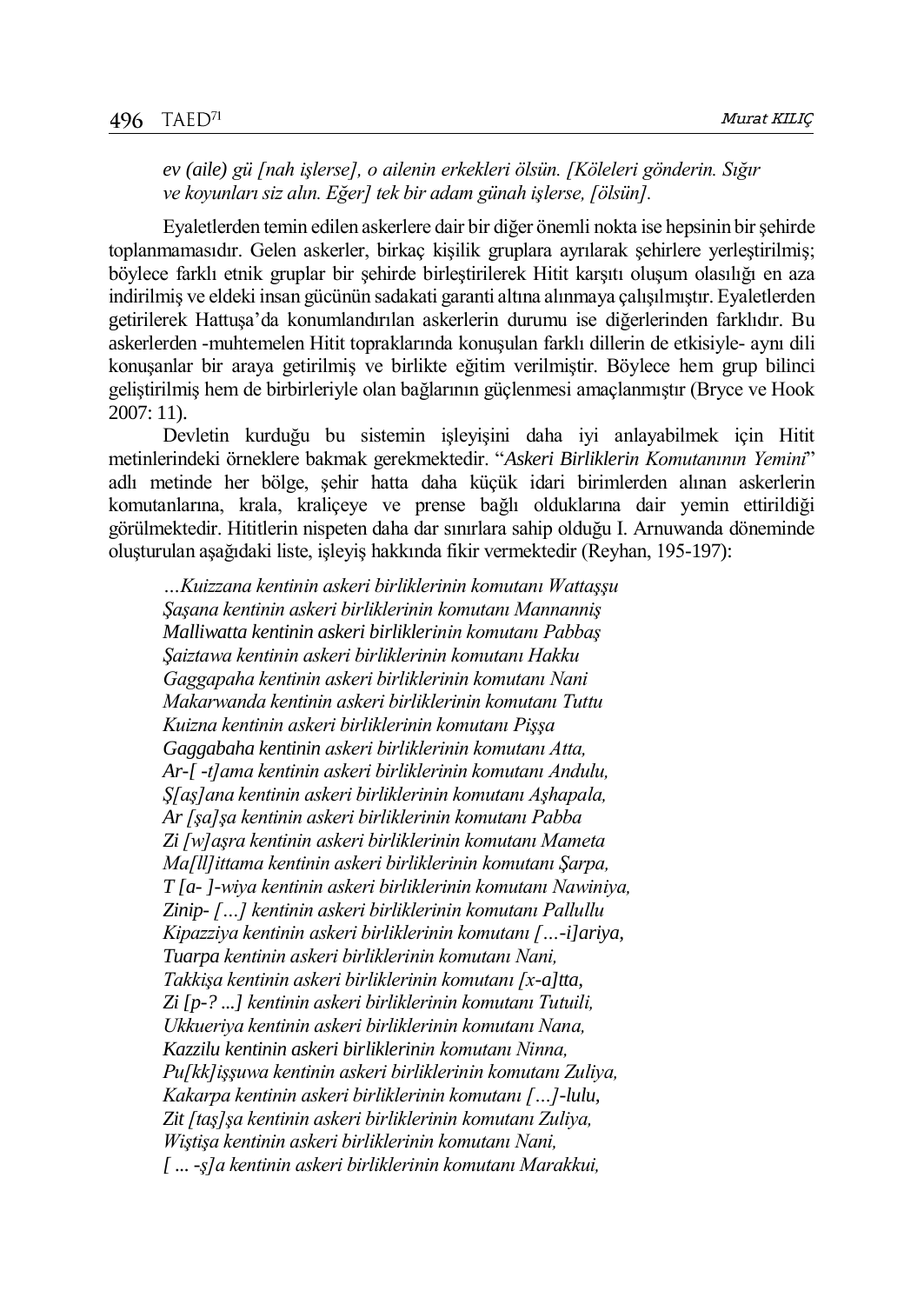*Hutarn[a] kentinin askeri birliklerinin komutanı Apaşşiya. [...] Kalaşma ülkesinin [askeri birliklerinin komutanı [… Kiş]şiya Un?ta-[…]'daki askeri birliklerin [...] [...] Atarrauwanna kentinin askeri birliklerinin komuta [nı…] Şappa kentinin askeri birliklerinin kom[utanı] Hurtana kentinin askeri birliklerinin komutanı Taharamma kentinin askeri birliklerinin komutanı ...], Harşuwanda kentinin askeri birliklerinin komutanı Ninniwaş kentinin askeri birliklerinin komutanı Zazza kentinin askeri birliklerinin komutanı Mallitaşkur[iya] kentinin bin askerinin başı; Zatarziya kentinin birliklerinin komutanı ... [... askeri birliklerinin komutanı] Hammi M [a kentinin] askeri birliklerinin komutanı [T/Ş]atili. Hara [-…] kentinin askeri birliklerinin komutanı [Z]iwiniya, Ihuwall [i kentinin] kentinin askeri birliklerinin komutanı [H]utta-Zitti Ganin kentinin askeri birliklerinin komutanı […] -riyaşşarma, Işarwişşa kentinin askeri birliklerinin komutanı […] -riya, Wişaşpura kentinin askeri birliklerinin komutanı Hitta [I-…] kentinin askeri birliklerinin komutanı Apa/itti, Şa [-…kentinin] askeri birliklerinin komutanı Kişşiya ülkesinde [...] ve onların binlerinin başı […], […] toplam 29 askeri birliklerin komutanı […], ve onların binlerinin başı: Zardummanni [...].*

Hitit daimî ve merkezi ordusunun askerlerinin diğer bir kısmı bağlı vassalların gönderdiği askerlerden oluşmaktadır. Anlaşmalarla temin edilen bu askerlerin sayısı açıkça belirtilmekte ve bunlar, garnizonlarda sürekli ve ücretli asker statüsünde hizmet vermekteydi. Bazı anlaşmalarda askerlerin hemen gönderilmesi istenirken (Gurney, 2001: 101; Karauğuz, 2002: 68), bazı müttefiklerden sadece ihtiyaç hâlinde asker göndermesi talep edilmekteydi (Karauğuz, 2002: 59). Hititlerin bütün müttefiklerinden asker talep etmesi neredeyse bütün anlaşma metinlerinde karşılaşılan bir durumdur (Reyhan, 2017: 53). Müttefiklere de yemin ettirilerek asker göndermenin sürekliliği ve devlete bağlılıkları garanti altına alınmaktadır (Miller 2013: 243). Örneğin II. Tuthâlia ile Şunaşşura arasındaki anlaşmada asker gönderme şartı şu şekilde yazılmıştır (Karauğuz, 2002: 59): "*Eğer majestesine karşı ciddi bir tehdit olursa ve çok sayıda düşman onun ülkesine girerse, eğer Şunaşşura'nın ülkesine dokunulmazsa, sen Şunaşşura yardımıma askerlerinle birlikte gel. Eğer sen bazı işlerinden dolayı meşgulsen, ordunun başında oğlunu gönder.*"

Bir başka örnek ise Wiluša Kralı ve II. Muwattalli arasında yapılan anlaşmada bulunmaktadır. Bu anlaşmada asker temin şartı şu şekildedir (Karauğuz 2002: 144):

*Warşiialla şehirlerinden askeri bir sefere gidersem, sen de yaya ve arabalı savaşçılarınla birlikte benimle askeri sefere katıl. Ya da eğer ben, bu ülkeden askeri bir sefere gitmek için bazı yüksek rütbeli memurları gönderirsem, sonra sen onunla birlikte askeri sefere git. Hatti ülkesinde senin için askeri yükümlülükler vardır. Yardımıma gel!*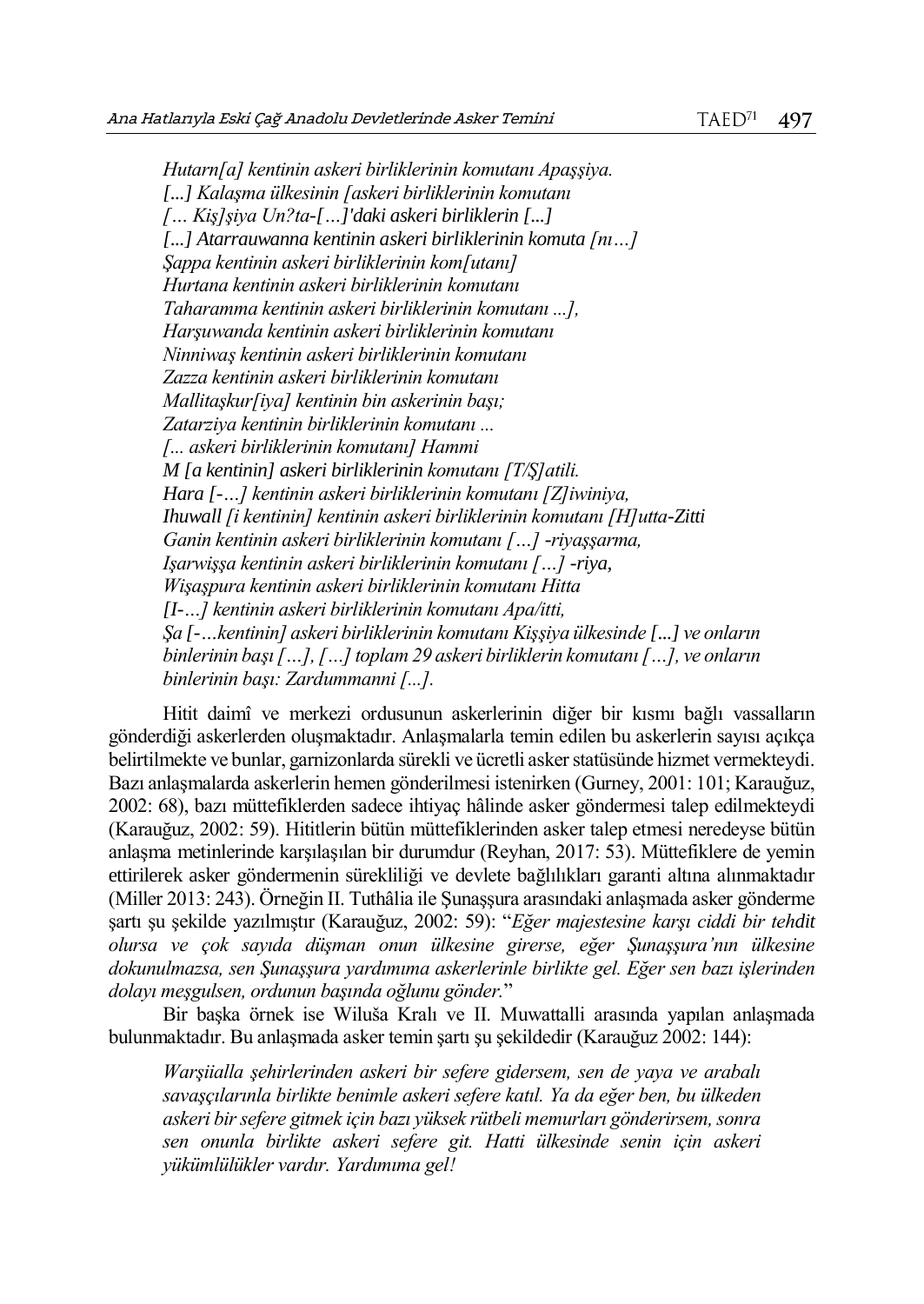Hitit ordusunu oluşturan unsurlardan bir diğeri ise farklı kesimlerden temin ettiği yardımcı birliklerdir. Hitit arşivlerinde muafiyetleri kapsayan bazı belgeler, bu yardımcı birimlerin işleyişine dair önemli ipuçları ihtiva etmektedir. Diğer taraftan Hitit kralları sıradan insanları da ihtiyaca binaen orduya çağırabilme hakkına sahiptir. Çünkü Hitit kanunlarının 55. maddesi Hitit halkına devlet için talep edilen her şeyi yapma mükellefiyetini yükler (Roth vd. 1997: 224). Bu madde, ihtiyaç olduğu zaman neredeyse herkesin askere alınabileceği şeklinde yorumlanabilir. Diğer yandan bu mükellefiyet karşılığında halk bazı vergi ve angaryalardan muaf olabilirdi (Roth vd., 1997: 225). Yardımcı birimlerin kaynağı, Hitit devletinin tebaası olabileceği gibi, III. Hattuşili'nin Hakpis kralı olduğu dönemde görüldüğü üzere, kralî aileye (hanedan) mensup kişilerin topraklarında yaşayan insanlar da olabilmektedir (Beal, 1992: 58-59). Örneğin, günlük hayatını çiftçi olarak devam ettiren bir kişi, devletin ihtiyacı olduğunda askere alınabilir. Fakat devlet ekonomisine doğrudan katkı yapan insanların askere alınması üretimin aksamasına neden olmakta ve ülke ekonomisini tehdit etmektedir. Dolayısıyla bunların askere alınması için son derece hayati bir durumun ortaya çıkması gerekmektedir. Devlet, tarımsal aktivitelerin en az olduğu dönemlerde çiftçileri askere alarak ekonomik açıdan oluşacak zararı en aza indirmektedir. Fakat yine de sıradan çiftçiler bile devlet tehlikeye düştüğü zaman asker vazifesi görmekte ve ordu için başka bir insan kaynağını oluşturmaktadır (Beal, 1992: 58-59). Öte yandan yardımcı birlik olarak sivil halkın askere alınmasında halkın yetenek ve tecrübeleri de rol oynamaktadır. Sivil halktan orduya katılanlar, okçu birliklerinde, savaş arabalarında veya atlı birliklerde hizmet vermişlerse de (Beal, 1992: 66) bunların büyük bir kısmı piyade olarak garnizonlarda görevlendirilmişlerdir. Garnizonlarda görevlendirilenler ise merkezi ordudan savaşa katılanların yerini doldurmak ve güvenlik zafiyetini minimize etmek gibi önemli bir fonksiyonu yerine getirmektedir (Bryce ve Hook 2007: 11). Dolayısıyla yardımcı birliklerin Hitit ordusundaki varlığı ve çeşitliliği merkezi ordunun asker yetersizliğine dair önemli ipuçları vermektedir.

II. Murşili'nin yıllıklarında, bu yardımcı kuvvetlerin nasıl askeri güç olarak kullanıldığına dair önemli bir ayrıntıya ulaşılmaktadır. II. Murşili, Arzawa'ya yaptığı seferden döndükten sonra yardımcı askerlerini de alarak Kaşgalar üzerine sefere çıktığından bahsetmektedir (Beal, 1992: 59). Bu bilgiden hareketle yardımcı birliklerin sadece büyük seferlerde yer aldığı veya merkezi ordunun askerleriyle rotasyona tabi tutularak askerlerin dinlendirildiği sonucuna ulaşılabilir.

Hititlerin bir diğer önemli asker kaynağını ele geçirilen bölgelerdeki insanların orduya alınmasıyla oluşturmaktadır. Savaşlarda ele geçirilen ve Hitit topraklarına taşınan bu kimseleri tanımlamak maksadıyla göç ettirilen insanlar anlamında "NAM.RA" kavramı kullanılmaktaydı (Alp, 1949: 250). Savaş mevsimi uzun sürdüğünden yani Hitit erkeklerinin önemli bir kısmı, karların erimesinden soğukların çökmesine kadarki süreyi büyük oranda savaşlarda geçirdiğinden devlet ekonomisinin temeli olan tarımsal faaliyetlere katılmaları pek mümkün olmuyordu. Bu durumu aşmak için NAM.RA'lar büyük oranda çiftliklerde, tapınaklarda veya bina yapımı gibi işlerde kullanılmış; ayrıca devletin hakimiyetine yeni geçmiş ve nüfusu yetersiz yerlerin nüfusunu artırmak gayesiyle iskana da tabi tutulmuştur (Bryce, 1986: 1-12). NAM.RA'ların en önemli fonksiyonu ise devlete asker temini noktasında sağladıkları katkıdır. Dolayısıyla Hititler tarafından seferlerde ele geçirilen NAM.RA'ların bir kısmı, yukarıda ifade edildiği üzere çeşitli görevler için bölgelere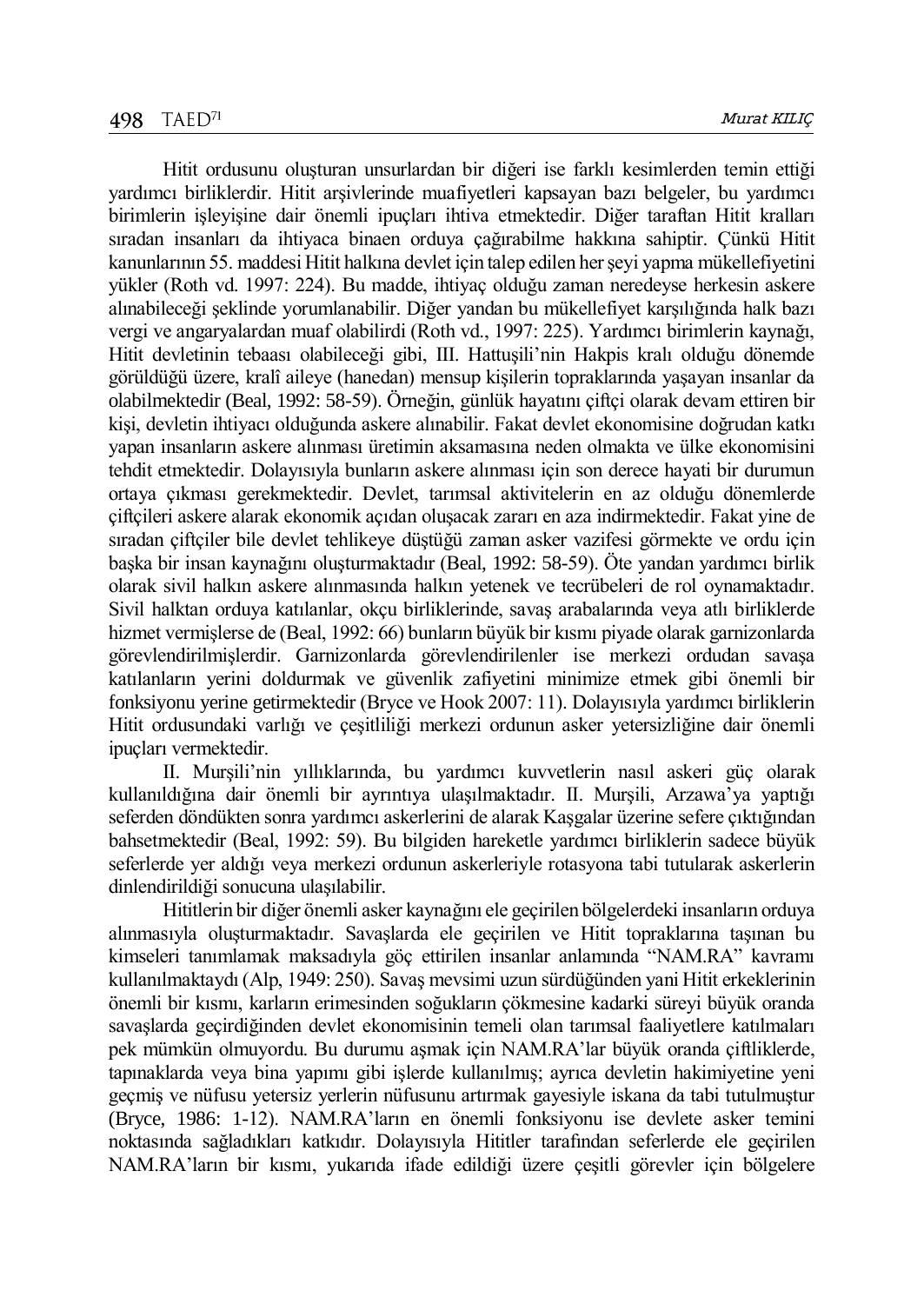dağıtılırken, büyük bir kısmı da orduya alınmaktaydı. Bunun belgelere yansıyan örneklerinden biri II. Murşili'nin yıllıklarında şu şekilde geçmektedir (Alp, 1949: 245-270):

*Ertesi gün Dukkama'ya karşı muharebeye yürüdüm. Dukkama'lılar beni karşılarında görünce, huzuruma geldiler ve ayaklarıma kapandılar ve (şöyle) dediler: 'Efendimiz! Aripşa gibi (bizi) Hattuşa'nın yağma etmesine müsaade etme. Efendimiz, bizi birlikte sevk et ve bizi Hattuşa'ya götür ve bizi piyade (ve) arabalı muharip yap!" Bunun üzerine, (ben) majeste, Dukkama şehrinin yağma edilmesine müsaade etmedim ve onu NAM.RA ile [getirdim] Dukkama'nın sar[aya] sevk ettiğim NAM.RA'larını -3000 NAM.RA- piyade (ve) arabalı muharip yaptım…*

## Başka bir örnekte ise (Gurney, 2001: 101)*:*

*…Böylece Arzawa Ülkesi'ni fethettim. Halkın bir kısmını Hattuşa'ya götürdüm, ama diğer bir kısmını sarayıma tebaa yaptım ve askeri birlik vermeye mecbur ettim. O zamandan beri bana düzenli olarak askeri birlik verirler. Bütün Arzawa Ülkesi'ni fethettiğimde ben, majesteleri, kraliyet sarayına getirdiğim esirlerin tamamı 66.000 sivil esirdi. Fakat yüksek rütbeli memurların, askerlerin ve savaş arabası sürücülerinin getirdikleri esir, öküz ve koyunların hesabı yoktur. Ve Arzawa Ülkesi'nin tamamını fethettikten sonra Hattuşa'ya geri döndüm.*

Hititlerin asker temini politikasını ortaya koyan bu örnekte ele geçirilen şehirlerin hem düzenli olarak asker vermeye mecbur edildiği hem de buralardan NAM.RA'lar alındığı görülmektedir. Hititlerin kurduğu NAM.RA Sistemi, son derece düzgün kurgulanmış ve verimli bir şekilde uygulanmıştır. Böylece NAM.RA'lar hem ekonomik açıdan faydalı olmuş hem büyük çaplı imar faaliyetleri için önemli bir iş gücü hâline gelmiş olmanın yanında ordunun asker ihtiyacına sürekli bir kaynak oluşturmuştur. Diğer taraftan asker olabilecek fiziksel özelliklere sahip, savaş tecrübesi olan ve savaşçı ruhu taşıyan kişilerin ele geçirilen bölgelerden alınıp daha iç bölgelere getirilmesiyle, bölgenin savaşçı insan gücü potansiyeli düşürülerek isyan etme potansiyelleri daha düşük bir düzeye indirgenmiştir (Bryce ve Hook 2007: 13). Tüm bu hususlar göz önünde bulundurulduğunda Hititlerin, tarihleri boyunca yaşadığı kronik insan gücü yetersizliği sorununu uyguladığı NAM.RA Politikası ile büyük oranda çözüme kavuşturduğu ileri sürülebilir.

Hapiru olarak adlandırılan paralı askerler de Hititlerin bir diğer insan kaynağını teşkil etmektedir. Hapiru, Beal'a göre suça bulaşmış, toplumun dışladığı veya eşkıyalık gibi toplum için zararlı işlerle uğraşmış kişilerin askere alınmasıyla oluşturulmuş bir birliktir. Hoffner ise bu ifadenin paralı askerler için kullanılan genel bir kavram olduğunu belirtmektedir (Hoffner, 2009: 76). Hapirular Hitit ordusunda diğer askerler gibi, güvenliğin yanı sıra farklı alanlarda da hizmet vermektedir. Paralı askerler olan Hapirular, güvenliğin yanı sıra tarım işlerine de yardım ettikleri anlaşılmaktadır Hitit kralı, Anziliya şehrine 30 Hapiru askerinin gönderilmesini emretmektedir. Ancak Hapiruların gönderiliş sebebi askeri amaçtan ziyade tarımsal faaliyetlere yardımcı olmaları içindir (Hoffner, 2009: 76). Diğer taraftan Hapiru adı Hitit metinlerinde çok az geçmekte ve bu birlikler genel olarak özgürleştirilerek askere alınmış köleler ile birlikte anılmaktadır (Beal, 1992: 108-109). Paralı askerler konusunda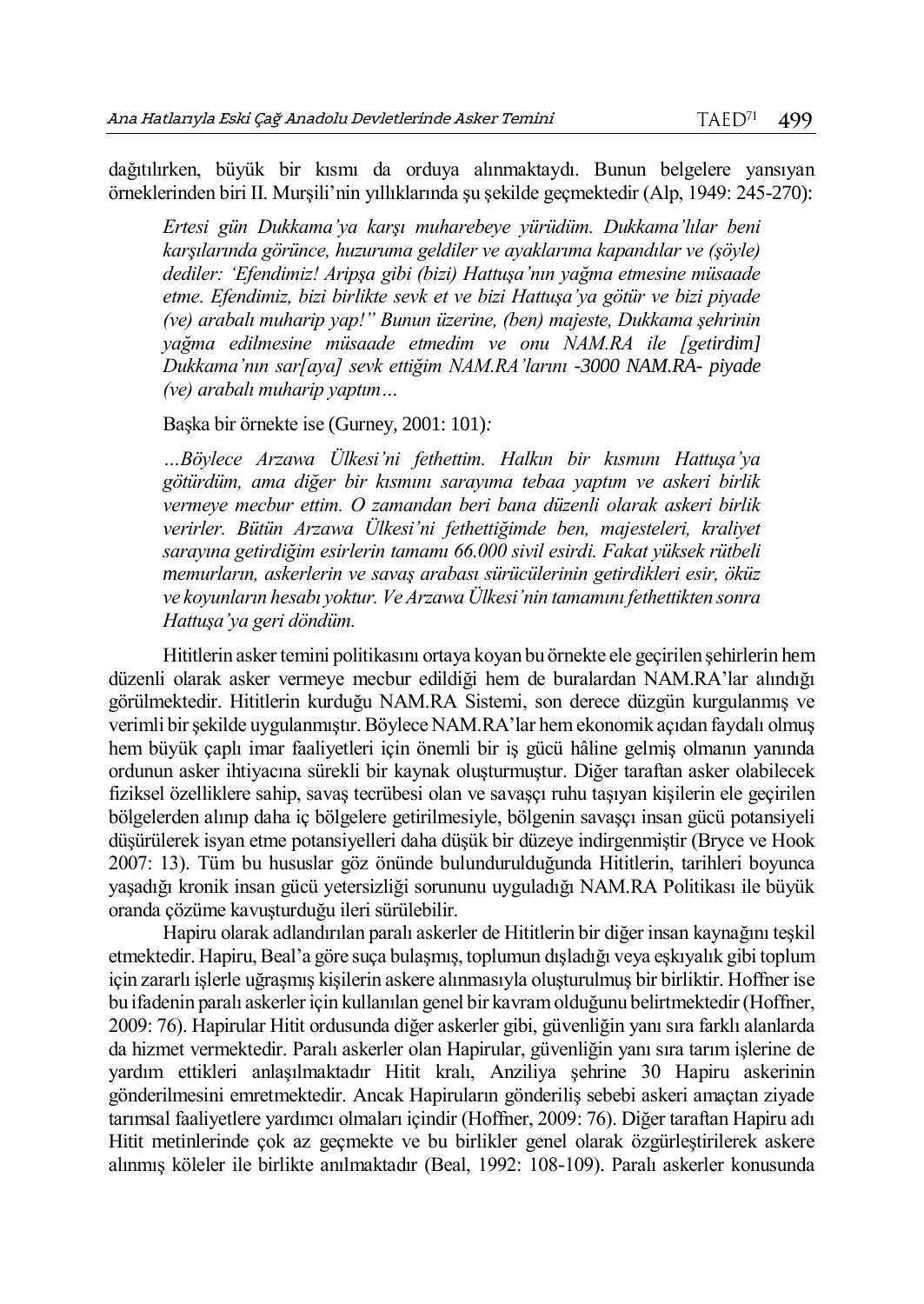Mısır Firavunu II. Ramses'in ifadesi de bilgilerimize katkıda bulunmaktadır. Ramses'in anlatımına göre Hitit Kralı II. Muwatalli, ülkesinde gümüş bırakmamış, ülkenin bütün parasını yapacağı savaşta kendisine katılmaları için yabancı ülke askerlerine dağıtmıştır (Kitchen, 2003: 32-38). Bu bilgiler, ihtiyaç hâlinde paralı askerlerin de Hitit ordularına dâhil edildiğini göstermektedir (Bryce ve Hook, 2007: 15). Hapirular dışında kölelerden de asker temin edildiği ve özgürleştirilen kölelerin devletin zor zamanlarında asker olarak kullanıldığı bilinmektedir (Beal, 1992: 108-109).

#### **2. Urartuların Asker Kaynakları**

Eski Çağ'da devletlerin Fabian Stratejisi gibi kısa vadeli ve geçici savunma stratejilerini uyguladıkları bilinmektedir (Kılıç, 2021). Doğu Anadolu ve çevresinde hâkim olan Urartu Krallığı'nın genel stratejisi savunma üzerine kurulu olmakla beraber Urartuların savunma stratejileri kısa süreli olmanın çok ötesinde, yüzyıllara yayılmış son derece başarılı ve kendine özgü stratejik bir modeldir. (Çilingiroğlu, 1983: 31 vd; Topaloğlu 2014: 206)

Urartuların kurulduğu coğrafya, onların savunma stratejisi uygulamasına son derece elverişli olsa da nüfus açısından oldukça seyrek bir bölgedir. Bu durum, Urartuları farklı insan kaynakları bulmaya, asker temin etmeye ve bunun sürekliliğini sağlayacak metotlar geliştirmeye zorlamıştır. Şüphesiz Urartuların bölgede güçlü bir hâkimiyet kurabilmesi için duyduğu en büyük gereksinim, güçlü bir ordudur. Urartular, insan kaynağı sorununu aşmak için çeşitli yöntemler geliştirmiş ve bunun sonucunda geniş bölgelere hâkim olabilmişlerdir. Bu bağlamda ilk asker temini yöntemine beylikler döneminde, Asurlular ile mücadeleleri esnasında bölgedeki aşiretlerin birleştirilmesiyle oluşturulan ordularda rastlanmaktadır. Örneğin 23 kral (aşiret beyi), askerlerini bir konfederasyon ordusu şeklinde organize etmiş ve Asur Kralı I. Tiglat-pileser ile savaşmışlardı (Çilingiroğlu, 1994: 10). Böylelikle Urartuların ilk insan temin ettiği kaynak, aşiretlerin topladığı askerler olmuştur. Ancak krallık döneminde bu konfederatif askeri yapı görülmez.

Urartuların krallık döneminde en büyük değişimlerden biri orduda yaşanmış ve ordu, devlet sistematiği altında toplanmıştır (Sevin, 2005: 75; Yakar, 2011: 128; Tarhan 2011: 291). Nitekim Urartu ordusuna dair günümüze ulaşan yazılı bilgiler devletin merkezi bir orduya sahip olduğunu göstermektedir. Örneğin Urartu Kralı Sarduri'nin, "*ordular yolladım, hiçbir valiyi çağırmadan tek bir bölükle Uelikuni Ülkesi'ne karşı sefere çıktım ve Uelikuni Ülkesi'ni ele geçirdim*" (Payne, 2006: 227) şeklindeki ifadesi Urartuların çekirdek ordusuna dair bir fikir vermektedir. Merkezi orduya dair bu ifadeleri destekleyen arkeolojik veriler de bulunmaktadır. Tuşpa, Karmir Blur gibi şehirlerin dışında, hayvan ve insanların kalabileceği baraka kalıntılarının ortaya çıkarılması, bunların merkezi ordu tarafından kullanıldığını düşündürmektedir (Konakçı-Baştürk, 2019: 191). Urartu başkentinde Osmanlı kapıkulu askerlerininkine benzer bir sistem uygulanmakta ve her daim kralın emrine hazır bir ordu bulunmaktadır. Merkezi ve daimî olan bu orduya en büyük asker kaynağını ise göç ettirilenlerden bazılarının orduya dâhil edilmesi oluşturmaktadır (Sevin, 2005: 94), ayrıca Hititlerde olduğu gibi Urartu halkından askerliği meslek olarak seçen insanlar da ekonomik getiri için orduya katılmaktadır (Yakar, 2011: 128). Asur kaynaklarında da Urartularda daimî bir ordunun bulunduğuna dair bazı bilgilere rastlanmaktadır. II. Sargon'un "*…kalenin içinde, onun (Rusa) kralî ordusu için, her yıl beslenen atlar bulunmaktadır*" (Luckenbill, 1927: 86; RINAP Sargon II 1. 133b) ifadesi, Urartuların sahip olduğu merkezi ordunun yazılı kanıtı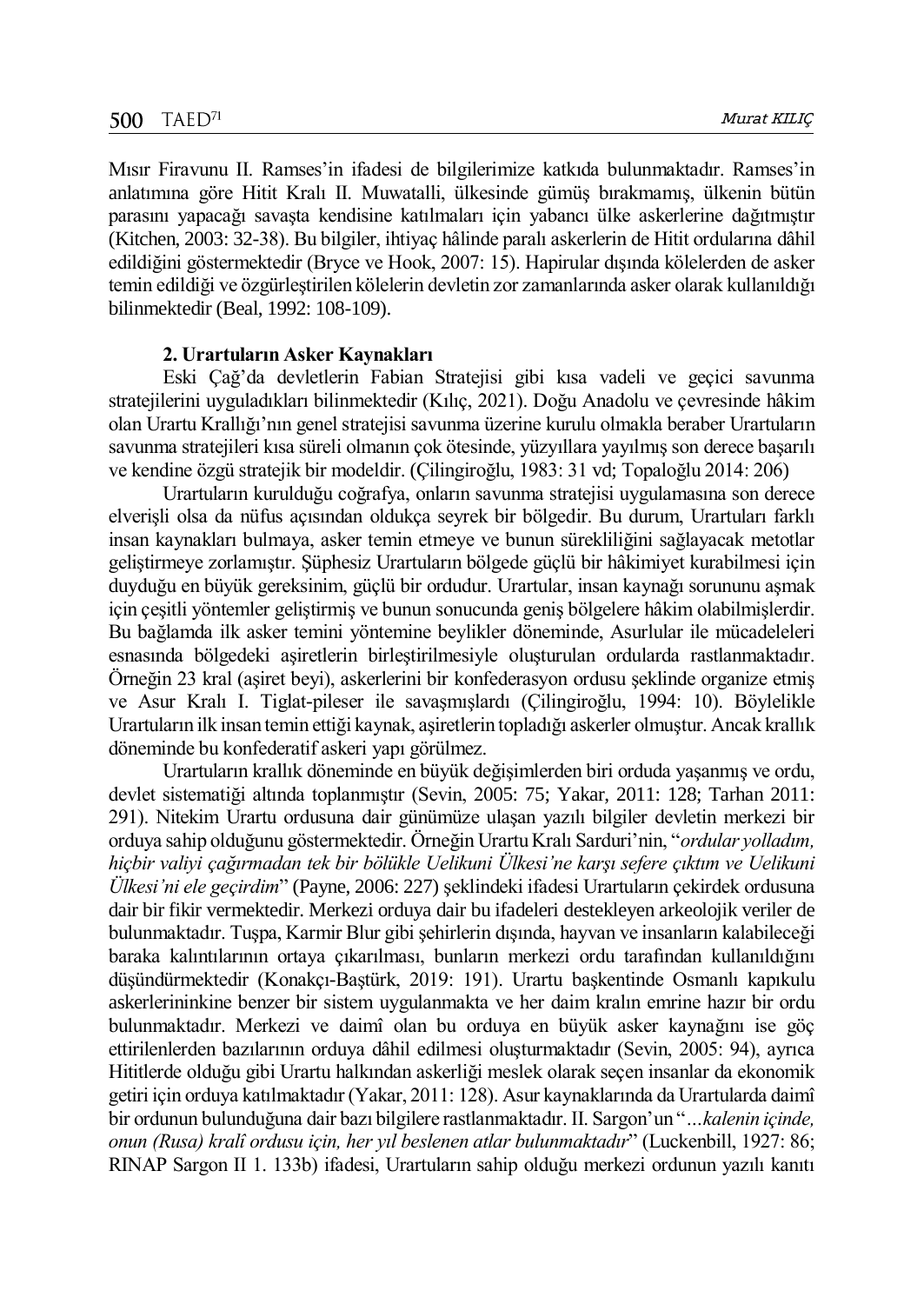olarak değerlendirilmektedir. Urartular, savunmayı devlet stratejisi hâline getirmişlerdir; dolayısıyla devletin daimî ordu olmaksızın kalelerin ekonomik ve idari görevlerinin sürekliliğini sağlaması mümkün görünmemektedir.

Urartu devlet yönetiminin adeta omurgası konumundaki eyaletler devletin bütün işleyişinde önemli bir yere sahiptir. Eyaletlerin en önemli görevlerinden biri de Urartu ordusuna devamlı surette asker temin etmektir (Tarhan, 2011: 290). Hatta Urartu ordusunun sayısal olarak en büyük unsurunu eyalet askerleri oluşturmaktadır. Eyalet valileri bölgelerinden, uygun şartları taşıyanları askere almak, bunları eğitmek, donatmakla yükümlüydüler. Böylelikle her bir eyalet, asker toplamakta, yetiştirmekte ve kralın hizmetine sunmaktadır. (Zimansky, 2011: 465).

Eyaletlerden toplanan orduların işleyişine dair Asur casus raporlarında da şu detaylı bilgilere rastlanmaktadır (Lanfranchi-Parpola, 1990: 71):

*… beş Urartu valisi Waisi'ye girdi: Bizim rakibimiz olan Setinu; Ukkealıların rakibi Kaqqadanu; Qaniunlu Sakuata; Alzili Siplia; Armiraliulı Tuki: adları bunlardır.*

*Onlar Waisi'ye, üç birlik komutanı ile girdiler. Şimdi, onların gelişinden sonra ülkenin asker sayısını yükselttiler ve orduyu hazır hâlde tutmaktadırlar.*

Urartular ülkeyi eyaletlere bölerek başkentten atadıkları valiler aracılığıyla veya tabiiyetlerini tanıması ve yükümlülüklerini yerine getirmesi şartıyla yerel hanedanlar aracığıyla yönetmiştir. Urartu metinlerinde rastlanan "*hurâdinele*" ifadesinin ele geçirilen ve eyalet hâline getirilen bölgelerden toplanan askerleri temsil ettiği düşünülmektedir. Bu eyalet askerlerinin iki ana kaynağı bulunmaktadır. Bunlardan ilki eyalet yöneticilerinin oluşturduğu askeri birlik; diğeri ise aşağıda değinileceği üzere savaşlarda ele geçirilen ve göç ettirilen insanların Urartu topraklarında iskân edilmesiyle oluşturulan birliklerdir. Bu birlikler aynı zamanda Urartu ordusunun büyük bir kısmını teşkil etmektedir (Diakonoff, 2000: 58-59).

Öte yandan müttefiklerin sağladıkları askerler de Urartu ordusunun asker kaynaklarından biridir. Urartuların bazı kabile ve krallıklarla ittifak kurarak ihtiyaç duyduklarında asker temin edebilecekleri bir kaynak oluşturdukları görülmektedir. Dada Kabilesi ve Ardini Krallığı bu müttefiklerin en bilinenleridir. Bu ittifaklarla güçlenen Urartuların sadece savunmada değil, saldırıya geçtiğinde de müttefiklerinden yararlandığı görülmektedir. Zira I. Rusa, Ardini Kralı Urzana'nın verdiği destekle, Asur şehirlerine karşı sefere çıkmıştır. I. Rusa'nın, yıllıklarında verdiği bilgiler, bu işleyişe dair önemli veriler sağlamaktadır (Payne, 2006: 267-268):

*Sarduri oğlu Rusa der ki: Ardini şehrinin kralı Urzana önüme çıktı. Onun bütün ordusunu yedirdim içirdim. Bu yaptığım iyilik sebebiyle Tanrı Haldi'nin buyruğuyla ve Rusa'nın başarılılığı için ana yol üzerinde tapınaklar yaptırdım. Urzana'yı vali atadım ve Ardini şehrine yerleştirdim. Aynı yıl ben Sarduri oğlu Rusa, Ardini şehrine geldim. Urzana'yı kralî atalarının yüksek tahtları üzerine oturttum ... Urzana tanrıların önünde, tanrıların tapınağında, benim huzurumda kurbanlar sundu. Aynı zamanda kapıda efendi Tanrı Haldi'ye bir tapınak ve onun ilahi gücüne bir konut yaptırdım. Urzana bana yedek kuvvet, ona özgü bir savaş arabası verdi. Yedek kuvveti aldım ve Tanrı Haldi'nin buyruğuyla ben Rusa, Asur ülkesinin şehirleri ile karşı karşıya geldim ve*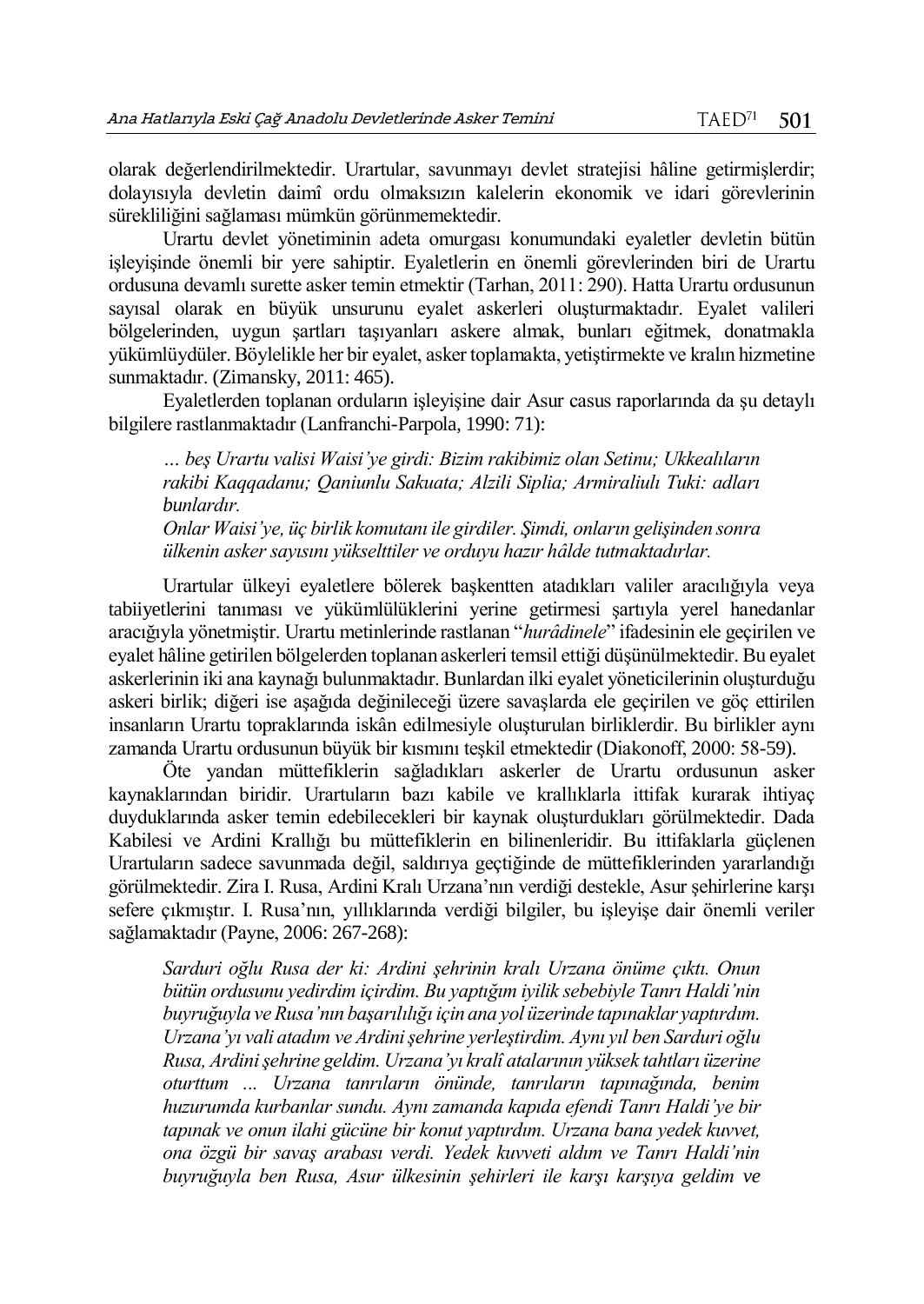*onları yerle bir ettim. Bundan sonra Urzana elimden tuttu. Ona baktım... onu krallık sürecek tahtına oturttum. Ardini şehrinin halkı bu törendeydiler. Buyurduğum bağışların tümünü Ardini şehrine verdim. Ardini şehrinin halkı için bayram yaptım. Ondan sonra kendi ülkeme geri gittim.* 

Menua oğlu Argişti ise kabile müttefiklerinin varlığına dair şu bilgileri vermiştir (Payne 2006: 165): "*Tanrı Haldi'nin büyüklüğüyle komutanları sefere yolladım. Asur'u kovaladım ... yaptım. Bana ait olan Dada boyundan komutan ... yıl ... Ülkesi'ne ve ... Ülkesi'ne karşı sefere çıktım.*" Urartu Kralı II. Sarduri'nin liderliğinde oluşan koalisyon ile Asur Kralı III. Tiglat-pileser arasında MÖ 743 yılında Halpa'da (Gölbaşı) yapılan ve Yakın Doğu'nun en önemli savaşlarından biri olarak değerlendirilen savaş, Urartuların müttefiklerinden asker sağlayarak yaptığı savaşlardan en bilinenidir (Köroğlu, 2006: 166). Asur belgelerine göre Melid Kralı Sulumal ve Gurgum Kralı Tartulara da bu savaşta Urartuların müttefikleri arasında bulunmaktaydı (RINAP, Tiglat-pileser III 14, 10b). II. Sarduri'nin komuta ettiği bu orduya Kuzey Suriye kentlerinin de katıldığı ve kralın müttefik sayısının fazla olduğu bilinmektedir (Çilingiroğlu, 1994: 97). Bu durum, Urartuların müttefiklerini son derece başarılı bir şekilde kendi politik hedeflerine yönlendirdiğini ve onların asker gücünden azami ölçüde yararlandığını göstermektedir. Ayrıca müttefiklerden asker temininin, ihtiyaç duyulduğunda sıkça başvurulan bir yöntem olduğunu belirtmek gerekir.

Ele geçirilen bölgelerdeki insanların göç ettirilmesi de Urartuların asker kaynaklarından birini oluşturmaktadır. Sivil esirlerin asker olarak kullanılması Anadolu'da Urartulardan önce de uygulanan bir yöntemdir. Hititlerin "NAM.RA" olarak adlandırdığı bu uygulamanın bir benzeri Urartularda da görülmektedir. Hititlerin NAM.RA politikasını değerlendirilirken, göçe zorlanan bu insanları *esirden* ziyade *sivil esirler* olarak tanımlamanın daha doğru olacağı vurgulanmıştır (Alp, 1949: 246). Nitekim bu görüşe uygun verilere Urartu metinlerinde de rastlanmaktadır. Urartu krallarının, yazıtlarında sıkça bunlardan bazılarını öldürdüğünü, bazılarını sürgün ettiğini belirtmesi ve göç ettirilenlerden bir kısmının da kadın ve delikanlı olduğunu vurgulaması (Payne, 2006: 210), Sedat Alp'in ve Altan Çilingiroğlu'nun bunların sivil halk olduğu yönündeki argümanları ile birebir uyuşmaktadır (Çilingiroğlu, 1983: 312; Alp, 1949). Urartular rakiplerini yendikten sonra bölge halkını, Urartu idaresinin güçlü olduğu bölgelere nakletmiştir. Neticesinde sivil esirlerin iskân edildiği bölgelerde zamanla Urartuların otoritesine bağlı insan toplulukları meydana getirilmiş, ordu için yeni bir asker kaynağı oluşturulmuştur (Çilingiroğlu 1994, 68- 69). Böylece hem bölgelerde düzen sağlanmış hem isyan potansiyeli taşıyan topluluklar cezalandırılmış hem de Urartu egemenlik bölgesinde düzen sağlanmıştır (Çiğdem, 2007: 105). Urartular Anadolu devletlerinin ortak sorunu olan insan gücü problemini, bu politikayı sistematik hâle getirerek çözmeye çalışmıştır.

Urartuların, ordularında kullandıkları bir diğer unsur ise paralı askerlerdir. Paralı askerler, özellikle Kimmerlerin Urartu topraklarına saldırmalarından itibaren, dikkat çekmeye başlayan bir asker kaynağıdır. Ortaya çıkan yeni tehditlerin merkezi ordu ve eyaletlerden gelen askerler ile bertaraf edilemeyeceğinin anlaşılması veya yeni bir asker kaynağına ihtiyaç duyulması üzerine bu yöntem uygulanmaya başlamıştır (Zimansky, 1985: 2; Belli 2003: 230-231). Urartular, İskit ve Kimmerlerden paralı asker temin ederek hem dönemin en üstün savaş bilgisine sahip askerlere sahip olmuş hem de düşmanını müttefik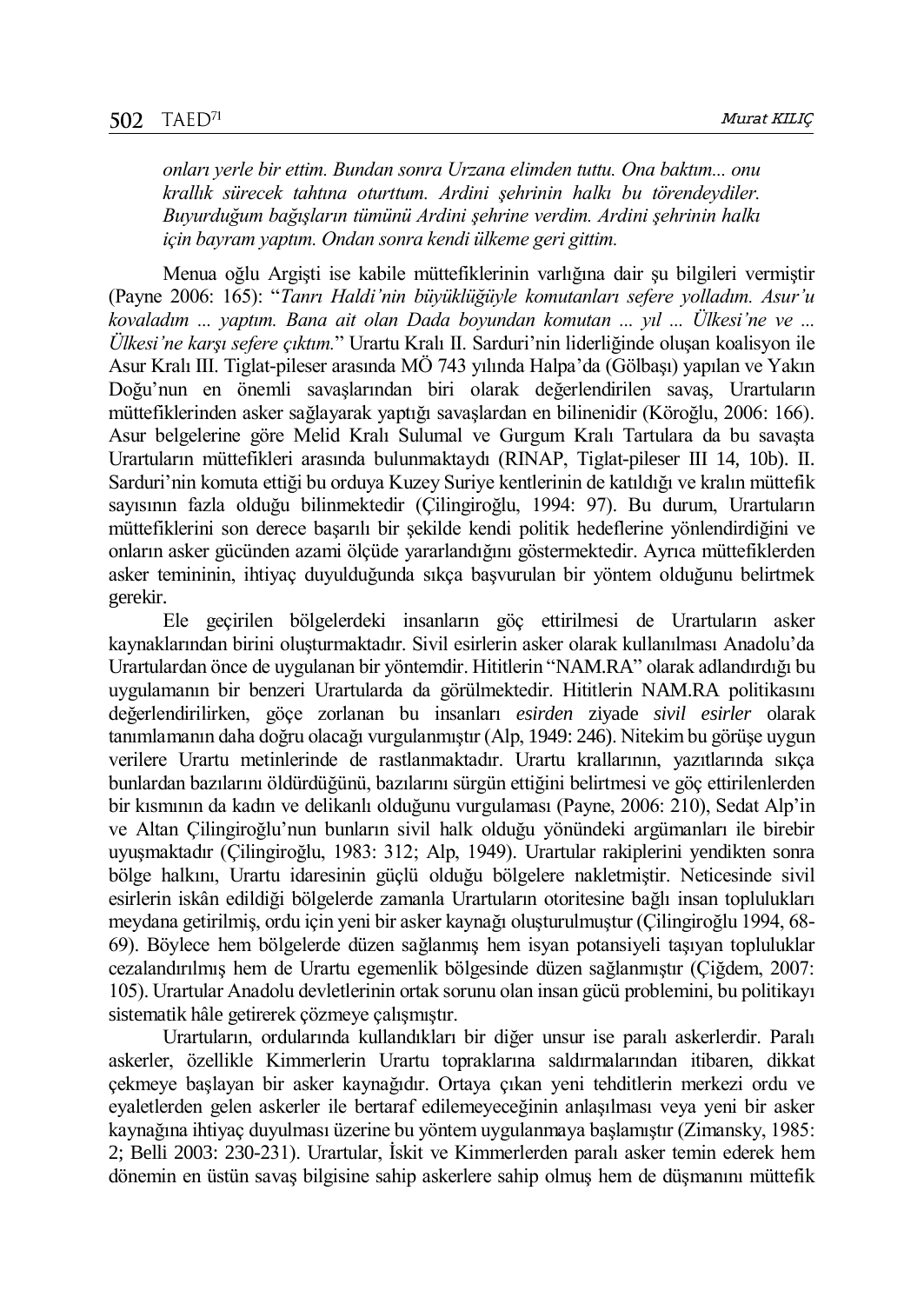olarak kullanmıştır. Norşuntepe'de ortaya çıkarılan mezarlarda atlarıyla birlikte gömülen kişilerin, Urartulara ücret karşılığı hizmet eden bozkır savaşçıları oldukları tahmin edilmektedir (Sevin, 2011: 456).

Urartuların bir diğer asker kaynağını yağma ve zenginleşme amacıyla Urartu ordusuna katılan gönüllüler oluşturuyor olmalıdır. Bu hususta Kral Menua'nın yazıtlarında dikkat çekici nokta "*1.733 at, 7.616 büyükbaş hayvan ve 15.320 küçükbaş hayvan: krala düşen pay bu kadardı, fakat savaşçıların, ülkeyi terk ettikleri zaman aldıkları, ayrıdır*" ifadesidir. (Payne, 2006: 65). Ganimetler, Van müzesinde bulunan ve hangi döneme ait olduğu bilinmeyen bir yazıtta olduğu gibi esirler de olabilirdi (Payne, 2006: 322): "*…yaptım ... X bin 560 ... insan ... kimini öldürdüm, kimini canlı götürdüm, erkek olanlarını savaşçılara verdim, ... sürüp çıkardım(?)*" Bu durum Urartu ordusunun asker kaynaklarından birini işaret ediyor olabilir. Savaşın zaten Urartu ekonomisinin ana dinamiklerinden biri olduğu bilinmektedir. Bu bakımdan şahısların savaşa katılmasının onlara gelir sağlayacağı bilinen bir durumdur (Belli, 2011: 54). Bu verilerden hareketle yapılan çıkarımlar, Urartu ordusuna ekonomik getiri motivasyonu ile ordusuna asker temin ediyor olabileceğini göstermektedir.

Urartu Kralı II. Sarduri, yazıtında 352.011 askerden bahsetmektedir (Payne, 2006: 230). Propaganda mahiyetli veya abartılı olduğu değerlendirilen bu rakamlar Urartuların asker teminine dair bilgi veriyor olabilir. Öncelikle Halpa'da Asurlularla yapılan savaşta müttefiklerini etrafına toplayan ve orduları yöneten II. Sarduri, adeta bölgedeki bütün askeri gücün lideri durumundadır. Diğer taraftan Hitit kanunlarına göre devletin talep etmesi durumunda herkes savaşa katılmak zorundaydı (Roth vd., 1997: 225). Eğer benzer bir sistem, Urartularda uygulanıyor ise -ki bu 352.011 sayısı böyle bir uygulamanın işareti olarak değerlendirilebilir- bu sayı, Urartular ve müttefiklerinin sahaya sürebileceği erkek nüfusu ifade ediyor olmalıdır.

Buna rağmen Urartuların insan gücü eksikliğini minimize etmek için kullandıkları en önemli yöntem, savunma stratejisini uygulamalarıdır. Nitekim devlet politikası hâline getirilen savunma stratejisi çerçevesinde inşa edilen kaleler, devletin insan gücü gereksinimini azaltmıştır. Coğrafyanın sunduğu imkânları verimli bir şekilde kullanarak sağlam savunma hatları oluşturan Urartular, bu sayede az sayıda asker ile güçlü saldırılara karşı koymayı başarabilmiştir (Zimansky, 1985: 55; Topaloğlu 2016: 180).

## **3. Friglerin Asker Kaynakları**

Anadolu'nun en önemli devletlerinden biri olan Frigler, Hititleri yıkan göçlerin ardından bölgede hâkimiyet kurmuştur. Bununla birlikte Anadolu'da büyük devlet kurmuş topluluklar içinde en az bilgiye sahip olduğumuz devlet, Frigler'dir. Çünkü son Hitit Kralı II. Şuppililuma'dan sonra bölge, yazılı kaynaklar açısından büyük bir karanlığa gömülmektedir. Asur kaynaklarında geçen Muşki-Frig ilişkisi, akademik tartışmaların odağında yer almakla birlikte Frigler ile Muşkilerin, aynı topluluk veya aynı grubun bir parçası olduğu görüşü öne çıkmaktadır (Sevin 2005: 78; Kuhrt, 2010: 244; Kopanias, 2015: 215-218; Ökse, 2019: 161- 198).

Hititlerin yıkılışından sonra Friglerin bölgede etkin siyasi bir güç olabilmesi için güçlü bir orduya sahip olması gerekiyordu. Fakat Frig ordusuna aşiret ve müttefiklerden asker sağlandığı dışında doğrudan bir bilgiye sahip değiliz. Buna karşılık Friglerin Anadolu'da çağdaşları olan diğer topluluklar arasından sivrilerek bölgede hâkimiyet kurması, onların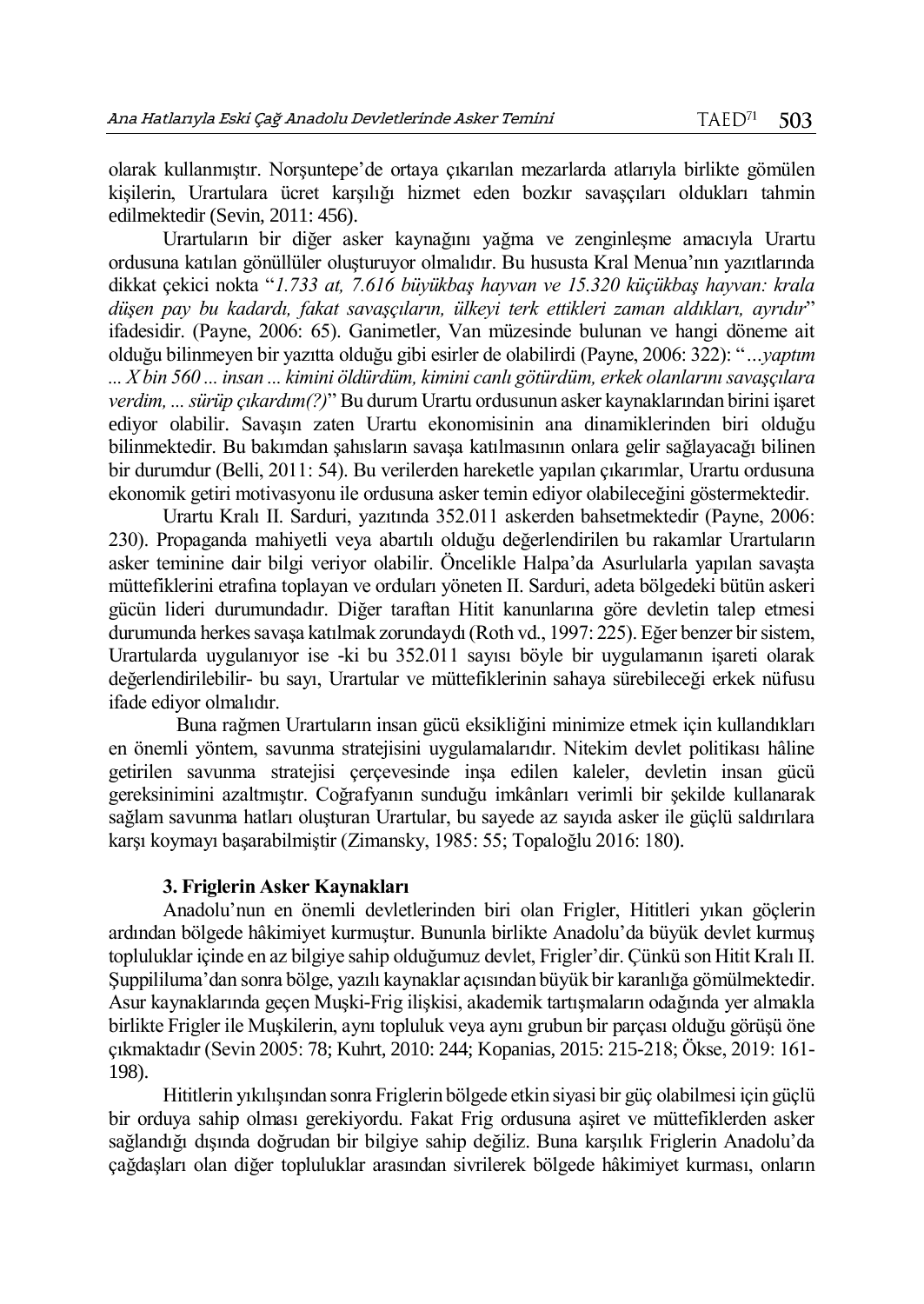savaşçı bir kimliğe ve yeterli askeri güce sahip olduklarını göstermektedir. Öyle ki Frigler, V. Salmanassar döneminde Asurlular karşısında Geç Hitit devletlerinin sığındıkları en büyük askeri güç durumuna gelmiştir (Berndt-Ersöz, 2008: 18). Yukarıda ifade edildiği üzere Friglere bu gücü sağlayan asker kaynağı hakkında pek bilgimiz olmasa da bütün devletler hatta kabilelerde standart bir uygulama olan askerliğe elverişli kişileri asker yaparak oluşturulan ordu, Frig ordusunun da çekirdeğini teşkil ediyor olmalıdır.

Asur Kralı I. Tiglat-pileser'in, Muşkilere (Frig) karşı sefere çıktığında 5 Muşki kralı ile savaştığından bahsetmesi bu konuda önemli bir ipucu vermektedir (RIMA, 2: 14-15). Zira buradan hareketle Friglerin de -Urartuların krallık öncesi döneminde olduğu gibikonfederatif bir askeri yapılanmaya sahip oldukları söylenebilir. Ayrıca Frigya Tümülüslerinin sayısı da yerel beylerin varlığına dair veri sağlamaktadır ve savaş zamanında birleşen kabileler Frig ordusunu meydana getirdiği düşünülmektedir (Sevin, 1982: 230).

Anadolu'da kurulan devletlerin en temel sorunu olan asker temini için Friglerin kullandığı bir diğer yöntem ise müttefiklerdir. Frigler, Asurlulara karşı önce Urartular ile ittifak kurmuş (RINAP, Sargon II 1, 452b), daha sonra ise Kimmerlerin baskısı karşısında Asur Kralı II. Sargon'a hediyeler göndererek onun desteğini sağlamaya çalışmıştır (Elayi, 2017: 94). Friglerin müttefikleri ile ortak askeri faaliyetler yürüttüğüne dair bir diğer veri ise İlyada Destanı'nda bulunmaktadır. Destanda Troyalılar ile ittifak kuran Frig Kralı Mygdon'un Amazonlar ile savaştığı anlatılmaktadır (Homer, III, 184-186). Bu veriler, Friglerin nüfus yoğunluğunun düşük olması sebebiyle bölgede büyük çaplı savaşlar için müttefiklerine bağımlı olduğunu işaret etmekte; ayrıca müttefiklerin Friglerin en önemli asker kaynağı olduğunu göstermektedir.

## **4. Lidyalıların Asker Kaynakları**

Friglerin yıkılmasından sonra Batı Anadolu'da hâkimiyet kuran Lidyalılar, uzun bir süre bölgede siyasi istikrarın en büyük tehdidi olan Kimmerleri bölgeden uzaklaştırmayı başarmış; daha sonra da yayılım ve etki alanını genişletmeye çalışmıştır. Fakat Lidya'nın doğu komşuları olan Medler ve sonrasında da Perslerin asker kaynakları Lidya'ya kıyasla neredeyse limitsizdir. Bu nedenle Medler ve Persler ile rekabet edebilmek için Lidyalıların asker temini devlet açısından hayatî bir duruma gelmiştir.

Lidyalılar, Kimmer ve İskitlerin Anadolu'da neden oldukları yıkımın ardından onlarla mücadele edebilmek için Kimmer ve İskit tarzı süvari ağırlıklı ordu sistemine adapte olmuşlardır. Herodotos, Lidya süvarileri ile ilgili şöyle yazmaktadır: "*O dönemde Asya'da hiçbir halk, yiğitlikle ve güçlülükte Lydia'lıların bileğini bükemezdi; at üstünde dövüşürlerdi, büyük mızrakları vardı ve usta binciydiler*" (Herodotos, I: 79). Herodotos'un Persler ile yapılan savaşta özellikle savaşın belirleyici unsuru olarak tanımladığı Lidya süvarileri, Lidya piyadeleriyle birlikte merkezi ordunun en temel ögesini oluşturmaktadır. Fakat bunların nasıl orduya asker temin edildiği sorusunun muhtemel cevabı, Herodotos'un işaret ettiği gibi savaşçı bir topluluk olmalarında yatar. Yani asker kaynağı kendi insanları olmalıdır (Polyaenus, VII: 6).

Lidya ordusu denilince akla ilk gelen şey paralı askerlerdir. Lidyalıların paralı askerlere neden ihtiyaç duyduğu ve bunların ordunun en önemli ögesi hâline nasıl geldiği sorusunun cevabını verebilmek için Anadolu'da daha önce kurulan devletlerin insan kaynaklarına bakmak ve verileri sentezlemek gerekir. Örneğin, geniş bir coğrafyaya hâkim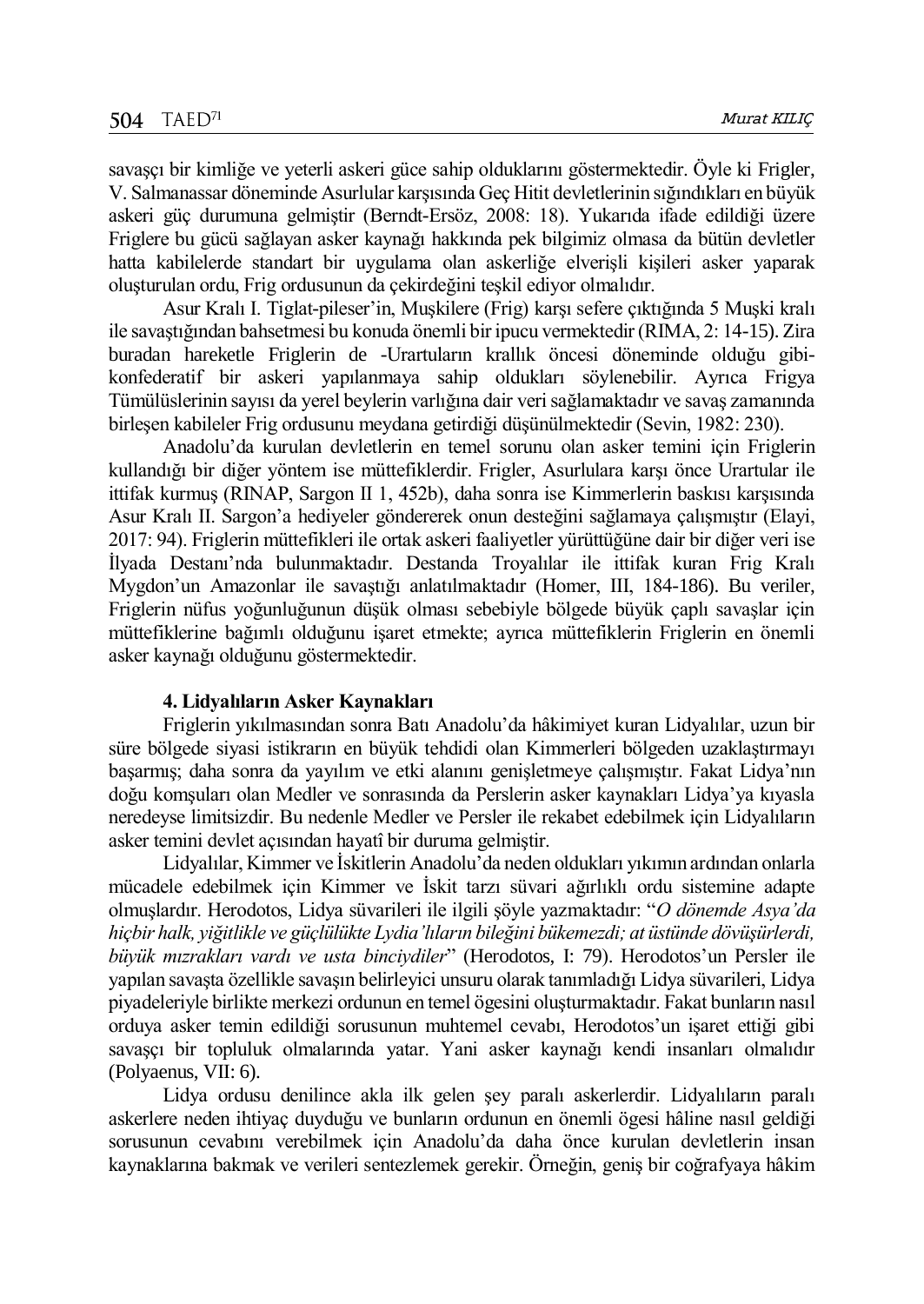olan Hititler, ele geçirdiği bölgelerdeki halktan asker temin etmek gibi çeşitli metotlarla ordusunu destekleyebiliyordu. Fakat Lidyalıların hâkim olduğu coğrafyada nüfus yoğunluğu düşüktür ve güçlü düşmanlara sahip olan devlet, geniş bir coğrafyaya yayılma imkânı da bulamamıştır. Lidyalıların nüfus potansiyelinin düşüklüğü nedeniyle asimetrik savaş durumu ortaya çıkmıştır. Lidyalıların rakiplerinin insan gücü, onları bazı çözüm yolları bulmaya itmiştir. Bulunan bu çözüm ise paralı askerlerdir (Morillo vd., 2009: 20).

Pteria'da Perslerin askerî gücü karşısında başarı elde edemeyeceğini düşünen Lidya kralı Kroisos, başkente geri çekilmiştir. Bu geri çekilişin amacı, müttefiklerinden daha fazla sayıda asker alabilmek ve bu sayede Perslerle savaşabilecek sayısal yeterliliğe sahip bir ordu oluşturmaktır. Bu durum, Perslere karşılaşan Lidya'nın merkezi ordusunun veya bölgesinde topladığı ordunun yetersiz kaldığını göstermektedir (Herodotos, I: 77). Bunun neticesinde Lidya ordusu mecburen paralı askerlere bağımlı kalmış ve bu durum da devletin çöküşüne neden olmuştur.

Lidya ordusunun asker kaynaklarından biri de müttefiklerinden temin ettiği askerlerdir. Gyges'in Kandaules'i devirmesinden sonra çıkan isyanlarda Lidyalıların müttefiklerinden yardım aldığı bilinmektedir. Zira Milaslı Arselis komutasında bir ordu Gyges'in yardımına gelmiştir (Plutarkhos II, 45). Gyges'in bir diğer girişimi de Kimmerlere karşı Asur'dan müttefik olarak destek talep etmesidir (Roosevelt, 2014: 23; Topaloğlu ve Uslu, 2020: 296). Ayrıca Lidyalılar, Perslere karşı Babil, Mısır ve Sparta'nın desteğini de aramışlardır (Kuhrt, 2010: 252). Bu veriler bize Lidya ordusuna asker temininde müttefik ordularının ne kadar hayatî öneme sahip olduklarını göstermektedir.

Herodotos, Pteria'daki Lidya-Pers savaşını anlatırken şu şekilde bir ifade kullanmaktadır (Herodotos I. 76): *"Orada konakladı ve Suriyelilerin yurtlarını yağma etti; ülkenin başkentini aldı ve halkını köleleştirdi, çevrede köy, kasaba ne varsa hepsini aldı ve kendisine hiçbir zararları dokunmamış olan Suriyelileri göç etmek zorunda bıraktı."* Ancak Kapadokya'da bulunan Pteria halkının köleleştirildiğinden ve göçe mecbur bırakıldığından bahseden Herodotos, bu göçün ülke dışına sürgün mü yoksa ülke içinde iskân mı olduğuna dair net bir bilgi vermemektedir. Dolayısıyla daha önceki devletlerde uygulanan sivil esir politikasının Lidya'da var olup olmadığına dair kesin bir karar vermek mümkün görünmemektedir.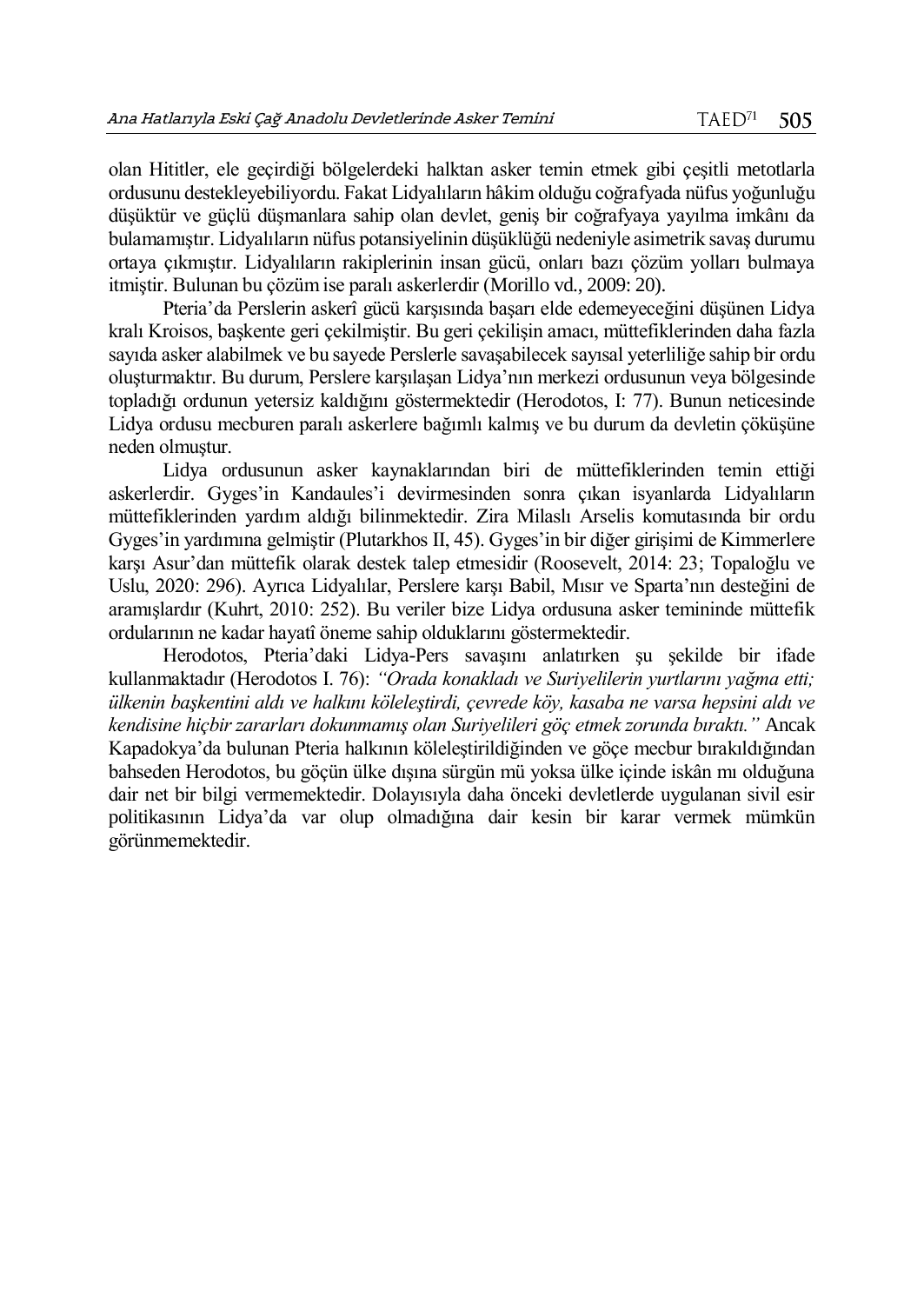### **Sonuç**

Anadolu tarihinde büyük devletler kuran toplulukların en önemli sorunlarından biri savaşacak insan bulmaktır. Bu sebeple Anadolu devletleri varlıklarının garantisi olan asker gücünü temin edebilmek için çeşitli metotlar geliştirmiştir.

Anadolu devletlerinin asker temin metotlarını ana başlıklar hâlinde topladığımızda şu şekilde bir hiyerarşi ortaya çıkmaktadır: İlk olarak uygulanan asker temin metodu devletlerin kendi imkânlarıyla kurduğu ordudur. Anadolu devletlerinde savaş, aynı zamanda ekonomik bir aktivite olduğu için halkın orduya katılımı teşvik edilmekte; gerekirse buna mecbur tutulmaktadır.

Devlet, gücünü artırınca müttefikler edinmeye başlamakta ve bunlardan asker temin etmektedir. Anadolu devletleri, müttefikleri ile yaptıkları anlaşmalarda çoğunlukla asker desteğine dair maddeler koymaktadır. Müttefiklerden asker göndermesi bazen hemen istenmekte bazen ise sadece devlet tehlikede olduğunda asker gönderilmesi beklenmektedir.

Tımar sistemine benzer toprak yönetim şekilleri Anadolu devletlerinde görülmektedir. Yerel yöneticilere dağıtılan topraklardan elde edilen gelirin bir kısmı, yerel yöneticiler tarafından asker yetiştirmeye ayrılmaktadır. Bu sayede yerel yöneticiler aracılığıyla orduya asker temin edilmektedir.

Anadolu devletleri için asker temininin en üst noktasında yenilen toplulukların tehcir edilerek galip devlet tarafından iskân edilmesi bulunmaktadır. Bu tehcir ve iskân faaliyetleri ancak güçlü ve sağlam bir idari sistem ve yeterli askerî gücün varlığı ile mümkündür. Aynı zamanda göç ettirilenlerin yerleştirileceği şehirlerin yapılması oldukça maliyetli bir iştir ve bu da güçlü bir ekonomi ve geniş alanlarda hâkimiyet kurmuş olmayı gerektirir.

Anadolu devletlerinin asker temini hususunda başvurdukları bir diğer metot ise paralı askerliktir. Bu yöntem, Anadolu'da neredeyse bütün devletlerde görülür ancak devletin gücüne göre paralı askerlerin ordudaki yeri ve önemi değişmektedir. Örneğin Hititler için Mısır gibi büyük bir devlet ile savaşılmayacaksa paralı askere olan ihtiyacı minimum düzeydedir. Ancak Lidya ordusu için aynı şeyi söylemek mümkün görünmemektedir; zira Lidya ordusu, paralı asker olmadan savaşa girecek büyüklükte bir orduya sahip olmadığından bu paralı askerlere her zaman ihtiyaç duymaktadır. Paralı askerlik ile devletin ekonomik gücü arasında korelasyon kurmak hatalı sonuçlar doğurabilir. Çünkü devlet, ekonomik bir kriz içinde olsa dahi paralı askere ihtiyacı varsa devletin bekası için kaynak bulmak zorundadır.

Anadolu devletlerinin tamamının asker teminini sistematik bir hâle getirmek için büyük bir çaba harcadığı görülmektedir. Devletler her daim asker temini üzerinde durmuş, güçlü olduğu zamanlarda bile asker teminin göz ardı etmemiştir. Böylece ihtiyaç ortaya çıktığında mümkün olduğunca hazırlıklı olmaya çalışmıştır.

Devletler olası bütün insan kaynaklarından mümkün olduğunca verimli bir şekilde faydalanmaya çalışmış, siyasi erkinin ulaşabildiği her yerden destek almıştır. Hatta düşmanı olduğu toplulukların askerlerine bile, anlaşma yapıldıktan sonra kapılarını açmakta tereddüt etmemiştir.

Anadolu devletlerinin asker temin için başvurdukları yöntemlerin çeşitliliği, anlaşmalarda asker teminine dair maddeler, insanların göç ettirilerek asker kaynağı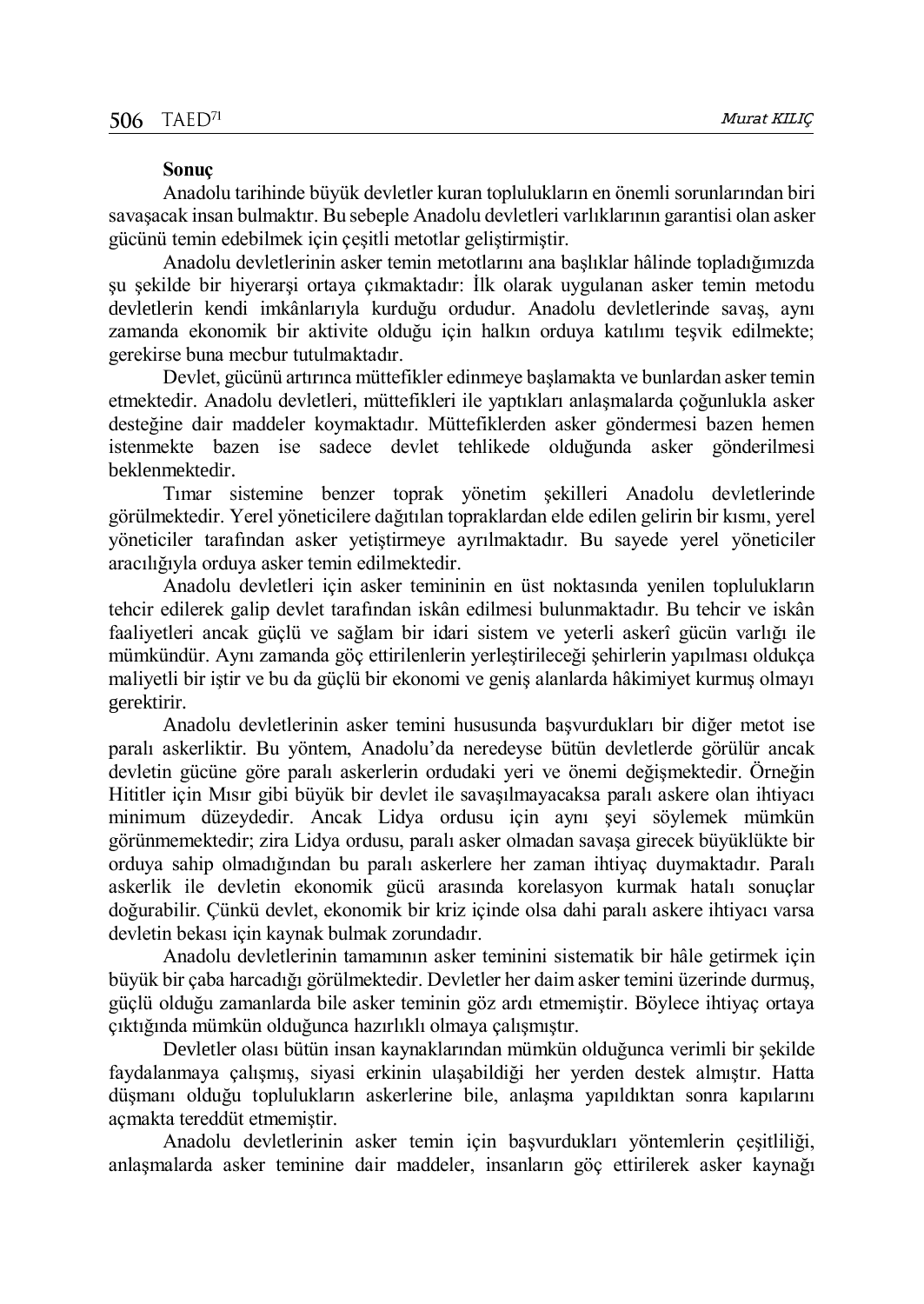oluşturulması gibi faktörler devletleri her daim meşgul etmiştir. Bu durum devletlerin insan kaynağı sorunun hiçbir zaman bitmediğini göstermektedir. Ancak bu handikaba rağmen Anadolu devletleri Yakın Doğu'nun kaderini belirleyen en önemli güçlerden biri olmayı başarmıştır.



*Ek: Eski Çağ Anadolu Devletlerinde Asker Temin Metotlarının Genel Dağılımı.*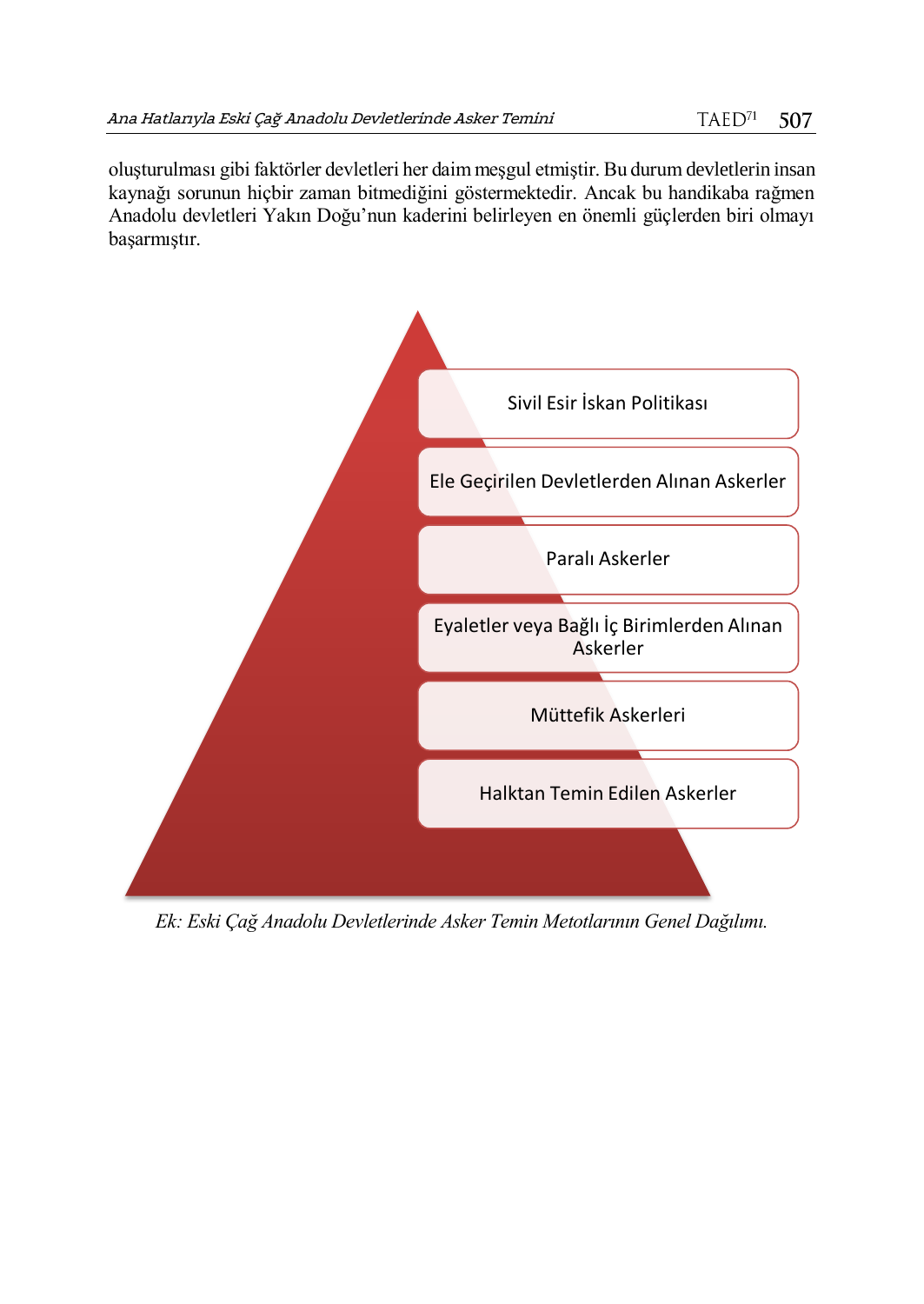#### **Kaynaklar**

- Ades, A. F., & Glaeser, E. L. (1994). *Trade and Circuses: Explaining Urban Giants*. National Bureau of Economic Research.
- Alp, S. (1949). Hititlerde Sosyal Sınıf NAM.RA'lar ve İdeogramın Hititçe Karşılığı. *Belleten*, *13* (1), 245–270.
- Alp, S. (2000). *Hitit Çağında Anadolu: Çiviyazılı ve Hiyeroglif Yazılı Kaynaklar*. Tübı̇tak.
- Beal, R. (1992). *The Organisation of the Hittite Military*. Carl Winter Universitätsverlag.
- Beal, R. (2003). The Ten-Year Annals of Great King Mursili II of Hatti. In W. W. Hallo (Ed.), *The Context of Scripture.* (pp. 82–90). Brill.
- Belli, O. (2003). *Urartu: Savaş ve Estetik*. Yapı Kredi Kültür Sanat.
- Belli, O. (2011). Urartu Sanatının Sosyo-Ekonomik Açıdan Eleştirisi Üzerine Bir Deneme. *Anadolu Araştırmaları*, *6*, 45–95.
- Berndt-Ersöz, S. (2008). The Chronology and Historical Context of Midas. *Historia: Zeitschrift Für Alte Geschichte*, *57* (1), 1–37.
- Bryce, T. (1986). Madduwatta and Hittite Policy in Western Anatolia. *Historia: Zeitschrift Für Alte Geschichte*, *35* (1). 1-12.
- Bryce, T. (2012). *The World of the Neo-Hittite Kingdoms: A Political and Military History*. Oxford University Press.
- Bryce, T. (2019). *Warriors of Anatolia: A Concise History of The Hittites*. I. B. Tauris & Co. Ltd.
- Bryce, T., & Hook, A. (2007). *Hittite Warrior*. Oxford Osprey.
- Çiğdem, S. (2007). Urartu Krallığı'nın Doğu Karadeniz İlişkilerinde Diauehi Ülkesinin Rolü. *Atatürk Üniversitesi Sosyal Bilimler Enstitüsü Dergisi*, *7* (1), 95–111.
- Çilingiroğlu, A. (1983). "Urartu Sur Duvarları Üzerine Düşünceler". *Arkeoloji ve Sanat Dergisi-II.* 28-37, İstanbul: Arkeoloji ve Sanat Yayınları.
- Çilingiroğlu, A. (1983). Urartu'da Toplu Nüfus Aktarımları. *Anadolu Araştırmaları*, 9, 311-317.
- Çilingiroğlu, A. (1994). *Urartu Tarihi*. Ege Üniversitesi Basımevi.
- Diakonoff, I. M. (2000). Social History of Urartu. *The Asia Minor Connexion: Studies on The Pre-Greek Languages, Memory of Charles Carter*. Peeters.
- Elayi, J. (2017). *Sargon II, King of Assyria*. Atlanta Sbl Press.
- Grayson, A. K. (1991). *Assyrian periods II.* University of Toronto Press.
- Gurney, O. R. (2001). *Hititler*(çev. P. Arpaçay). Dost.
- Herodotos. Herodot Tarihi (çev. M. Ökmen M). Remzi Kitabevi.
- Hoffner, H. (2009). *Letters from the Hittite Kingdom*. Society of Biblical Literature.
- Homer. *Iliad* (Trans. Murray, A.,). Harvard University Press.
- Kılıç, M. (2021). Fabian Stratejisi: Teori, İcra ve Problemler. *Erzurum Teknik Üniversitesi Sosyal Bilimler Enstitüsü Dergisi*, *12*(1), 62–75.
- Kitchen, K. A. (2003). The Battle of Qadesh-The Poem, Or Literary Record. W. W. Hallo (Ed.), *The Context of Scripture.* (32–38). Brill.
- Konakçı, E., & Baştürk, M. B. (2009). Military and Militia in the Urartian State. *Ancient West & East*, *8*, 169–201.
- Kopanias, K. (2015). The Mushki/Phrygian Problem from the Near Eastern Point of View. *Indigenous Culture, Migration and Integration in the Aegean Islands and Western Anatolia during the Late Bronze and Early Iron Age. Proceedings of the International*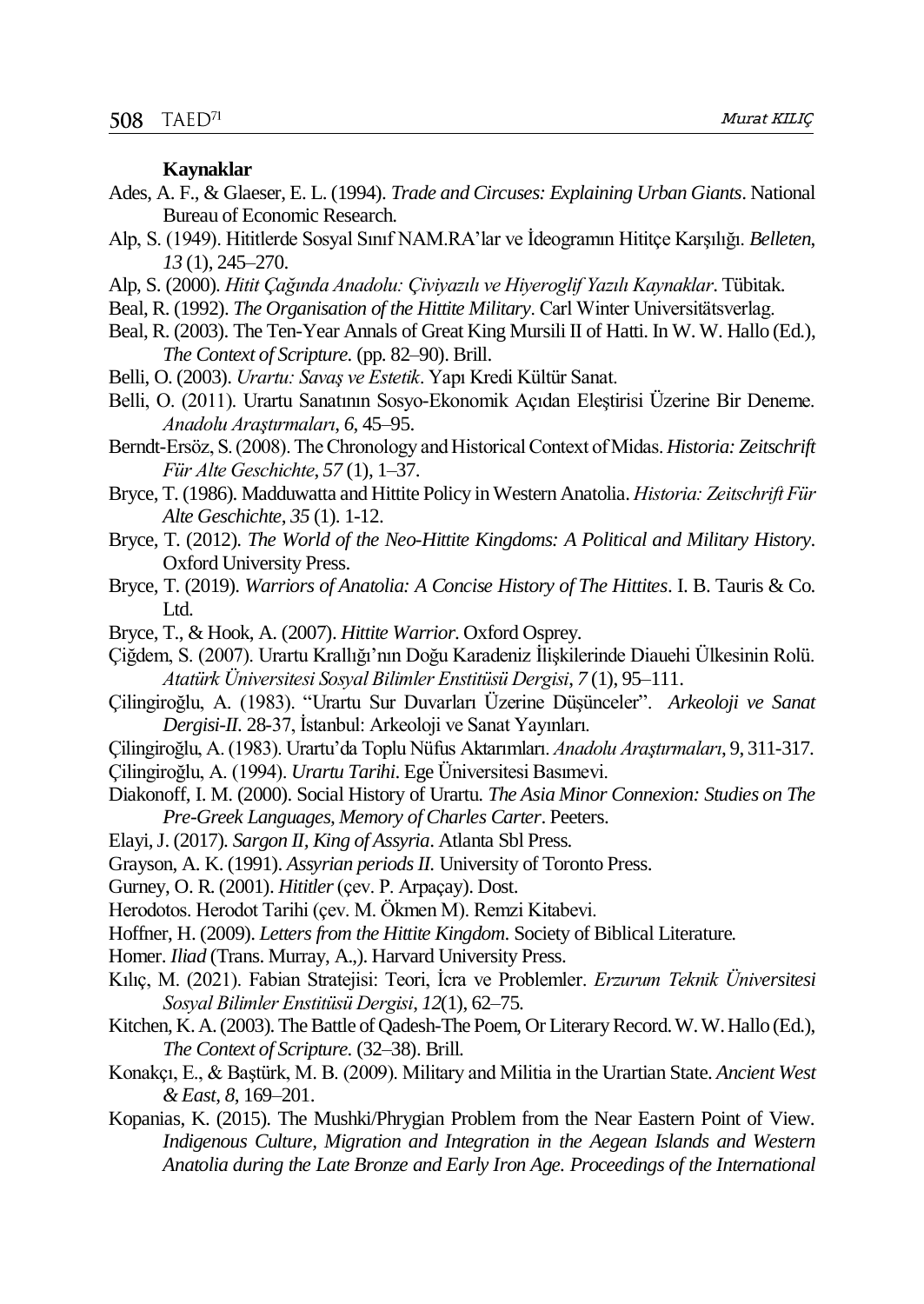*Conference*, 211–226.

Köroğlu K. (2006). *Eski Mezopotamya Tarihi*. İletişim Yayınları.

Köroğlu K. (2011). Urartu: Krallık ve Aşiretler. Köroğlu K. ve E. Konyar (Ed.), *Urartu: Doğu'da Değişim- Urartu: Transformation in the East*. İstanbul Yapı Kredi Yayınları. Kuhrt, A. (2010). *Eski Çağ'da Yakındoğu II*. Türkiye İş Bankası Kültür Yayınları.

Lanfranchi, G. B., & Parpola, S. (1990). *State archives of Assyria. V, The correspondence of Sargon II. Part 2., Letters from the Northern and Northeastern Provinces*. Helsinki University Press.

- Luckenbill, D. D. (1927). *Ancient Records of Assyria and Babylonia II*. Chicago University Press.
- Miller, J. L. (2013). *Royal Hittite Instructions and Related Administrative Texts*. Society of Biblical Literature.
- Morillo, S., Black, J., & Lococo, P. (2009). *War in World History: Society, Technology and War from Ancient Times to The Present*. Mcgraw-Hill.
- Ökse, A. T. (2019). The Eastern Border of Phrygia. G. Tsetskhladze (Ed.), *Phrygia in Antiquity: From the Bronze Age to The Byzantine Period: Proceedings of An International Conference "The Phrygian Lands over Time: From Prehistory to the Middle of the 1st Millennium AD", Anadolu University, Eskişehir, Turkey, 2nd-8 th November, 2015* (161–189). Peeters.
- Plutarch. *Plutarch's Morals II*. (Trans. Edward of Worchester). London.
- Polyaenus. (1793). *Strategems of War*(R. Shepherd, Trans.). Pall-Mall
- Reyhan, E. (2017). *Hitit Devleti'nde Siyaset ve Yönetim: Direktif, Yemin ve Sadakat*. Bilgin Kültür Sanat.
- Roosevelt, C. H. (2014). *The Archaeology of Lydia, from Gyges to Alexander*. Cambridge University Press.
- Roth, M. T., Hoffner, H. A., & Michalowski, P. (1997). *Law Collections from Mesopotamia and Asia Minor*. Scholars Press.
- Sevin, V. (1982). Frigler. *Anadolu Uygarlıkları Ansiklopedisi II*. Görsel Yayınları.
- Sevin, V. (2005). Urartu Devleti. *Arkeoatlas*, *4*, 62–122.
- Tarhan, M. T. (2011). Başkent Tuşpa. K. Köroğlu ve E. Konyar (Ed.), *Urartu: Doğu'da Değişim- Urartu: Transformation in the East*. İstanbul Yapı Kredi Yayınları.
- The Royal Inscriptions of the Neo-Assyrian Period. Oracc.museum.upenn.edu. Erişim Tarihi Mart 20, 2021. http://oracc.org/rinap/
- Topaloğlu Y. (2014). "Erzurum Kalelerinde Kullanılan Kiklopik Teknikler". *Atatürk Üniversitesi Güzel Sanatlar Enstitüsü Dergisi,* 1(31), 195-222.
- Topaloğlu Y. (2016). " Kuzeydoğu Anadolu'da Yeni Bir Kaya Mezarı: Karapınar" *Turkish Studies-*11 (1), 175-196.
- Topaloğlu, Y., ve Uslu, S. (2020). Asur Devleti'nin Yıkılışı ve Medler. L. G. Gökçek, E. Yıldırım ve O. Pekşen (Ed.), *Eski Mezopotamya'nın Siyasi Tarihi*. Değişim Yayınları.
- Yakar, J. (2007). *Anadolu'nun Etnoarkeolojisi Tunç ve Demir Çağlarında Kırsal Kesimin Sosyo-Ekonomik Yapısı*. İstanbul Homer Kitabevi.
- Yakar, J. (2011). Etnoarkeolojik Veriler Işığında Doğu Anadolu'nun Urartu Döneminde Sosyo-Ekonomik Yapısı. Köroğlu K. ve E. Konyar (Ed.), *Urartu: Doğu'da Değişim-Urartu: Transformation in the East*. İstanbul Yapı Kredi Yayınları.